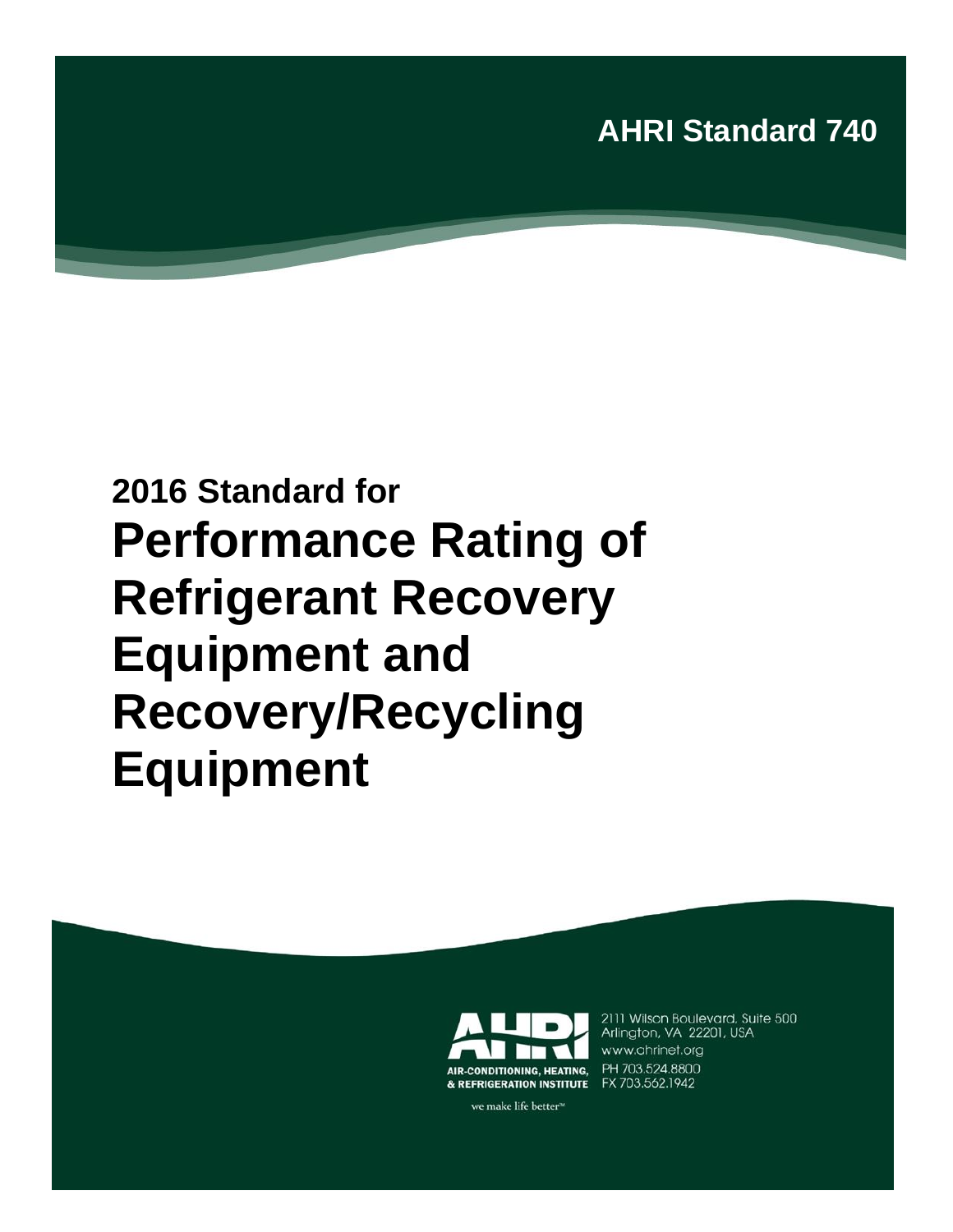### **IMPORTANT**

### *SAFETY DISCLAIMER*

AHRI does not set safety standards and does not certify or guarantee the safety of any products, components or systems designed, tested, rated, installed or operated in accordance with this standard/guideline. It is strongly recommended that products be designed, constructed, assembled, installed and operated in accordance with nationally recognized safety standards and code requirements appropriate for products covered by this standard/guideline.

AHRI uses its best efforts to develop standards/guidelines employing state-of-the-art and accepted industry practices. AHRI does not certify or guarantee that any tests conducted under its standards/guidelines will be nonhazardous or free from risk.

Note:

This standard supersedes AHRI Standard 740-2015.

#### **AHRI CERTIFICATION PROGRAM PROVISIONS**

#### **Scope of the Certification Program**

The Certification Program includes Recovery, Recovery/Recycling and Recycling Equipment including System Dependent Equipment.

#### **Certified Ratings**

The following Certified Ratings are verified by tests at Rating Conditions specified in Section 4:

- 1. Push/Pull Liquid Recovery rate, kg/min
- 2. Liquid recovery rate, kg/min
- 3. Vapor recovery rate, kg/min
- 4. High Temperature Vapor Recovery Rate, kg/min
- 5. Final recovery vacuum level, kPa
- 6. Recycle Flow Rate, kg/min
- 7. Refrigerant loss, kg
- 8. Residual Trapped Refrigerant, kg
- 9. Quantity of refrigerant processed at rated conditions, kg
- 10. Moisture content, ppm by wt.
- 11. Chloride ions, pass/fail
- 12. Acid content, ppm by wt.
- 13. High boiling residue, % by vol.
- 14. Particulates/solids, pass/fail
- 15. Non-condensables, % by vol.

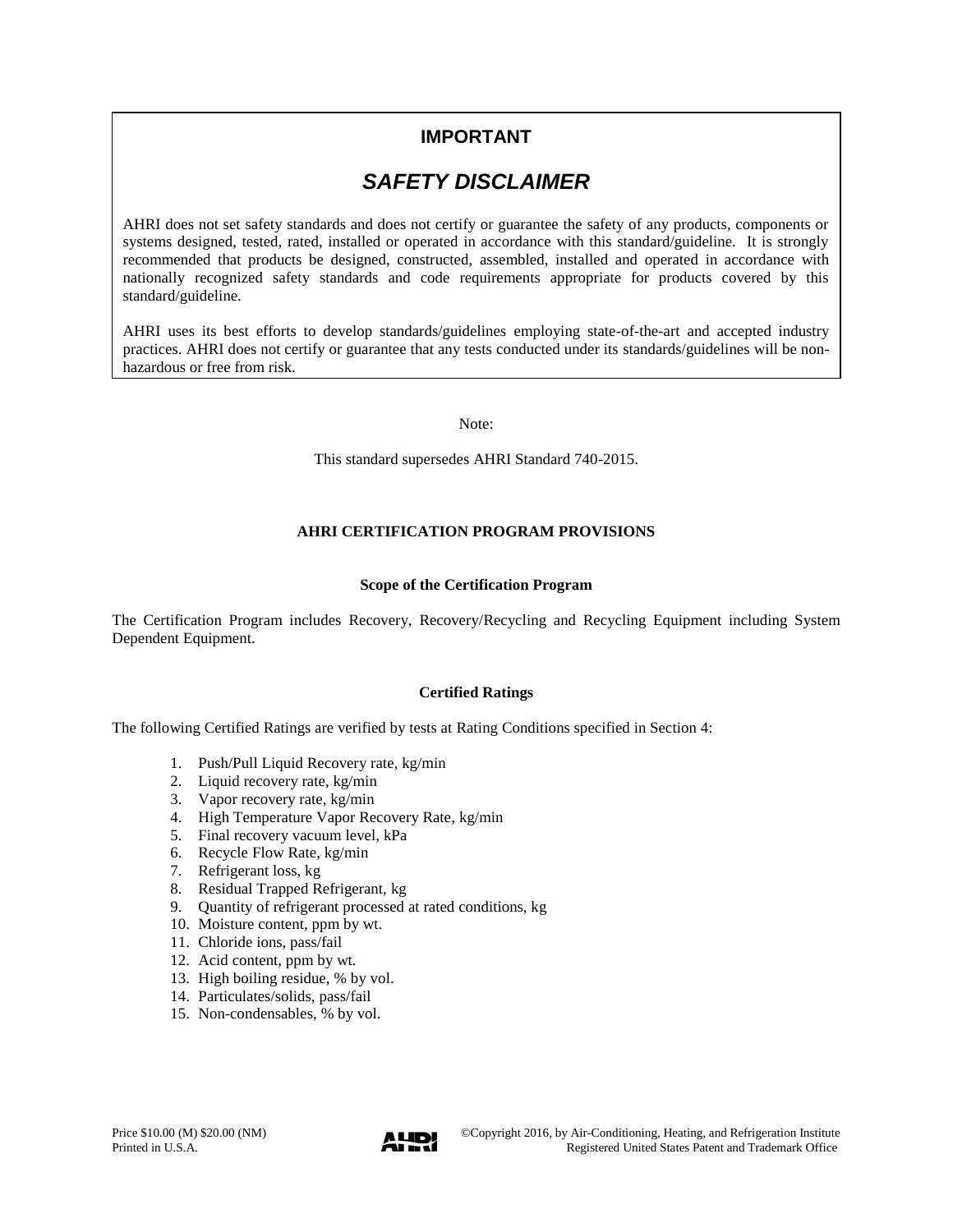#### **TABLE OF CONTENTS**

| <b>SECTION</b> | <b>PAGE</b> |
|----------------|-------------|
| Section 1.     |             |
| Section 2.     |             |
| Section 3.     |             |
| Section 4.     |             |
| Section 5.     |             |
| Section 6.     |             |
| Section 7.     |             |
| Section 8.     |             |
| Section 9.     |             |

#### **TABLES**

| Table 1. | Performance Ratings for Refrigerant Recovery Equipment and Recovery/Recycling Equipment 4 |  |
|----------|-------------------------------------------------------------------------------------------|--|
| Table 2. | Contaminant Removal Ratings for Refrigerant Recovery Equipment and Recovery/Recycling     |  |
| Table 3. |                                                                                           |  |
| Table 4. |                                                                                           |  |
| Table 5. | Maximum Levels of Contaminants Permissible in Refrigerant Processed Through Equipment     |  |

#### **APPENDICES**

| <b>SECTION</b> | <b>PAGE</b> |
|----------------|-------------|
|                |             |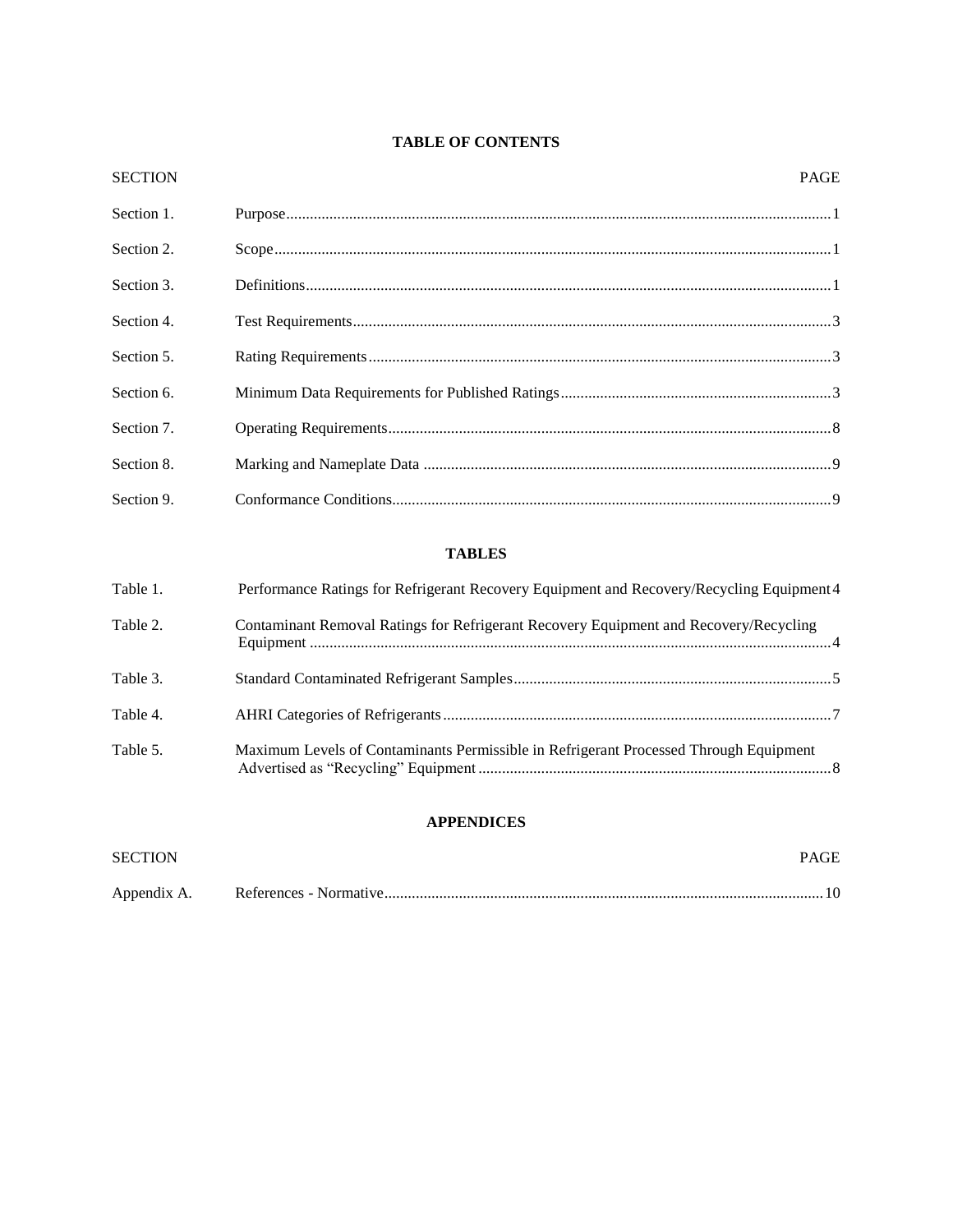### **TABLE OF CONTENTS (continued)**

| Appendix B.             |                                                                               |  |
|-------------------------|-------------------------------------------------------------------------------|--|
| Appendix C.             | Methods of Testing for Performance Rating of Refrigerant Recovery             |  |
| Appendix D.             | Particulate Used In Standard Contaminated Refrigerant Sample – Normative.  20 |  |
|                         | <b>TABLES FOR APPENDICES</b>                                                  |  |
| Table D1.               |                                                                               |  |
|                         | <b>FIGURES FOR APPENDICES</b>                                                 |  |
| Figure C1.              |                                                                               |  |
| Figure C <sub>2</sub> . |                                                                               |  |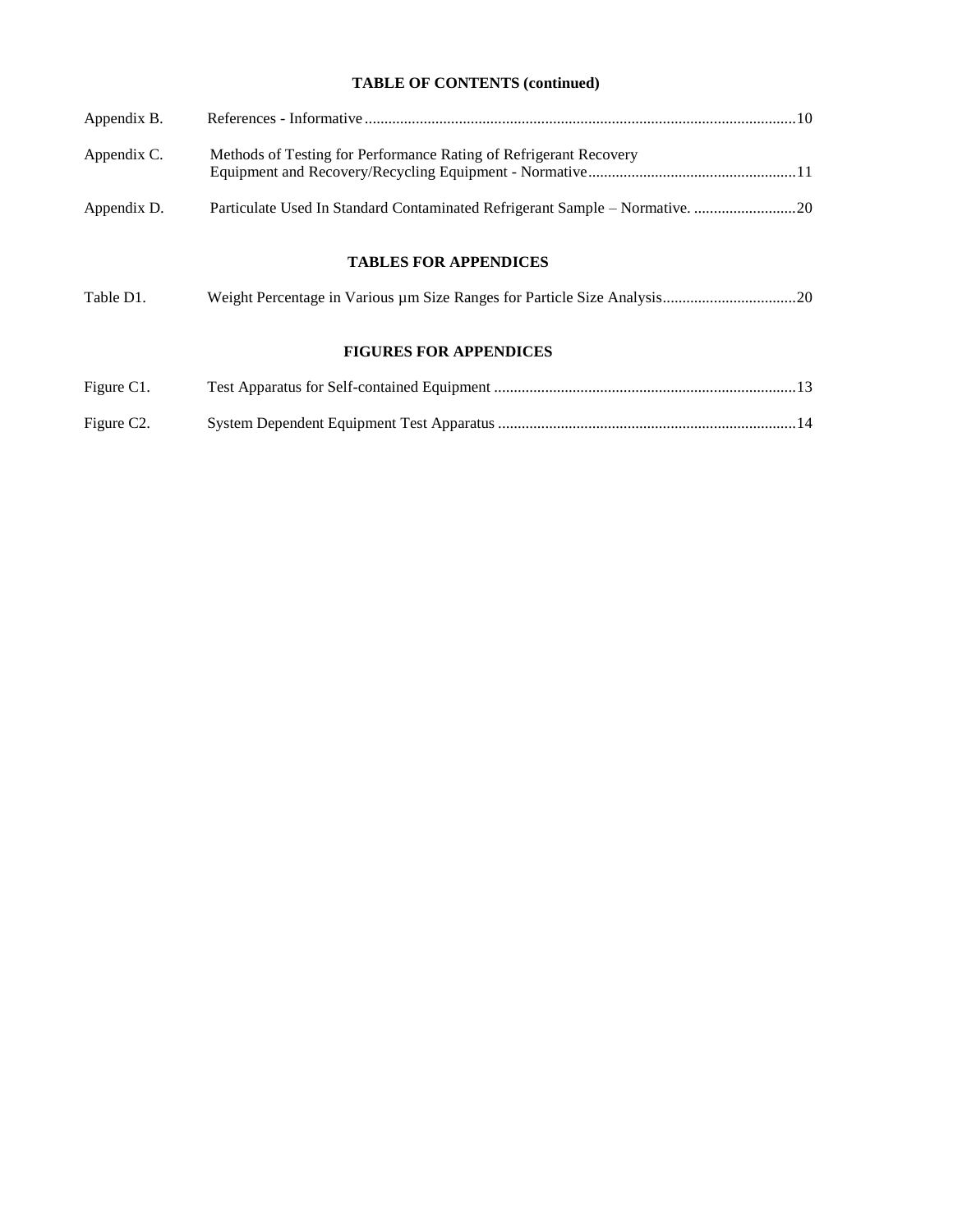### **PERFORMANCE RATING OF REFRIGERANT RECOVERY EQUIPMENT AND RECOVERY/RECYCLING EQUIPMENT**

#### **Section 1. Purpose**

**1.1** *Purpose.* The purpose of this standard is to establish for refrigerant Recovery Equipment and Recovery/Recycling Equipment: definitions; test requirements, rating requirements, minimum data requirements for Published Ratings, operating requirements, marking and nameplate data; and conformance conditions. It establishes methods of testing for rating and evaluating the performance of refrigerant Recovery Equipment and Recovery/Recycling Equipment for contaminant or purity levels, capacity, speed, purge loss to minimize emission into the atmosphere of designated refrigerants and to assure that Recovery Equipment and Recovery/Recycling Equipment meets the minimum purity requirements for refrigerants in Section 7.8.

**1.1.1** *Intent.* This standard is intended for the guidance of the industry, including manufacturers, engineers, installers, contractors and users.

**1.1.2** *Review and Amendment.* This standard is subject to review and amendment as technology advances.

#### **Section 2. Scope**

**2.1** *Scope.* This standard applies to equipment for recovering and/or recycling, as per ASHRAE Standard 34, single refrigerants, azeotropes, zeotropic blends, and their normal contaminants from refrigerant systems. This standard defines the test apparatus, test gas mixtures, sampling procedures and analytical techniques that will be used to determine the performance of refrigerant Recovery Equipment and Recovery/Recycling Equipment.

**2.1.1** Equipment shall be as defined in Sections 3.2.1 and 3.2.2.

**2.1.2** Refrigerants used to evaluate equipment within the scope of this standard shall be pure halogenated hydrocarbons, hydrocarbons and blends containing halogenated hydrocarbons or hydrocarbons that are listed in AHRI Standard 700 and either are defined as ozone depleting substances (ODS) under 40 CFR 82.3 or have been designated as acceptable or acceptable with use restrictions by the U.S. EPA Significant New Alternatives Policy (SNAP) program.

#### **Section 3. Definitions**

All terms in this document shall follow the standard industry definitions in the current edition of ASHRAE Terminology website [\(https://www.ashrae.org/resources--publications/free-resources/ashrae-terminology\)](https://www.ashrae.org/resources--publications/free-resources/ashrae-terminology) unless otherwise defined in this section.

**3.1** *Clearing Refrigerant.* Procedures used to remove Trapped Refrigerants from the refrigerant Recovery Equipment and Recovery/Recycling Equipment before switching from one refrigerant to another.

**3.2** *Equipment Classification.*

**3.2.1** *Self-contained Equipment.* Recovery Equipment or Recovery/Recycling Equipment that is capable of refrigerant extraction without the assistance of components contained within an air-conditioning or refrigeration system.

**3.2.2** *System Dependent Equipment.* Refrigerant Recovery Equipment, which requires for its operation the assistance of components contained in an air-conditioning or refrigeration system.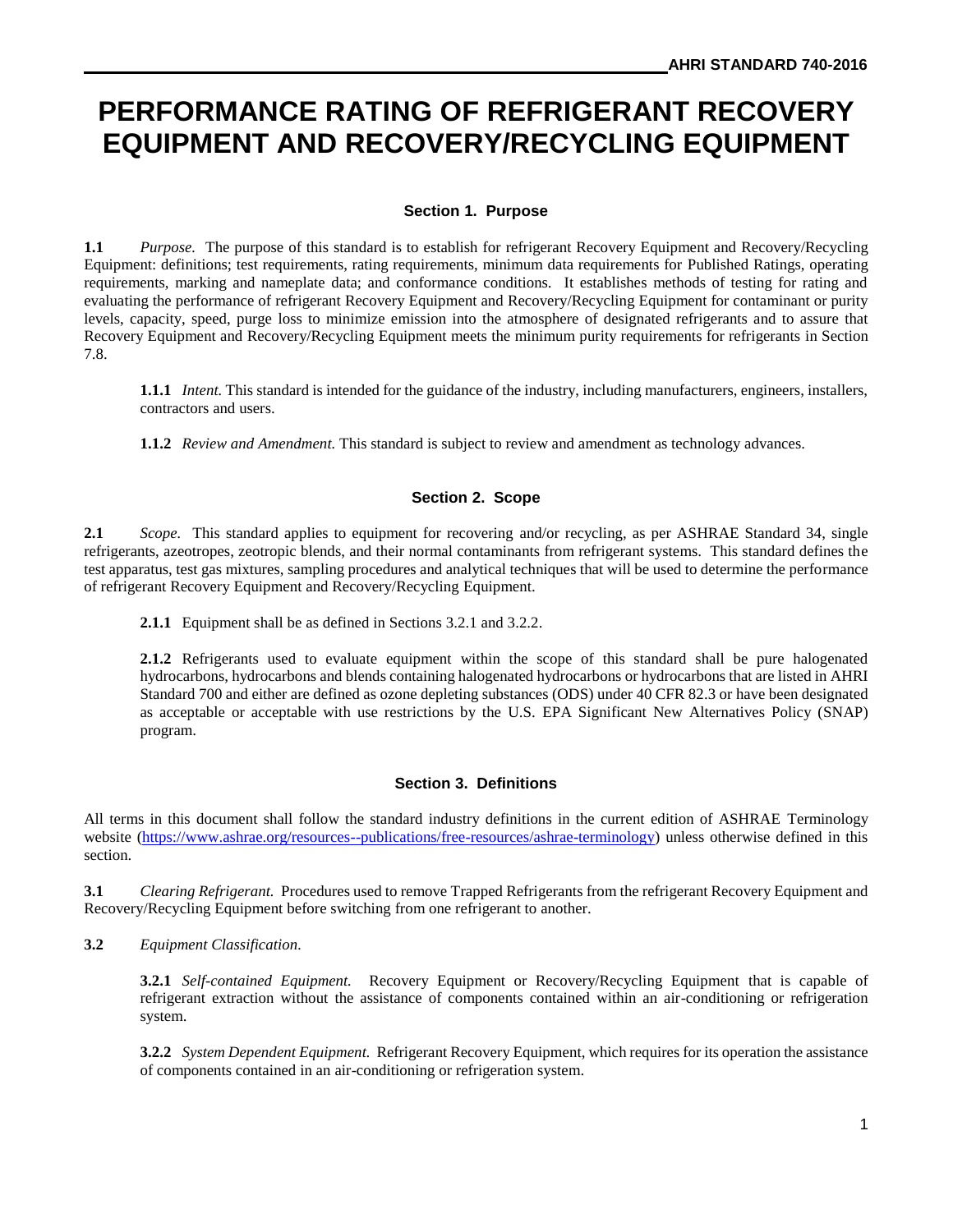#### **AHRI STANDARD 740-2016\_\_\_\_\_\_\_\_\_\_\_\_\_\_\_\_\_\_\_\_\_\_\_\_\_\_\_\_\_\_\_\_\_\_\_\_\_\_\_\_\_\_\_\_\_\_\_\_\_\_\_\_\_\_\_\_\_\_\_\_\_\_**

**3.3** *High Temperature Vapor Recovery Rate.* For equipment within the scope of this standard having at least one designated refrigerant (see Section 8.2) with a boiling point in the range of -50 to +10°C, the rate will be measured for R-22, or the lowest boiling point refrigerant if R-22 is not a designated refrigerant.

**3.4** *Published Ratings.* A statement of the assigned values of those performance characteristics, under stated Rating Conditions, by which a unit may be chosen for its application. These values apply to all units of like nominal size and type (identification) produced by the same manufacturer. As used herein, the term Published Rating includes the rating of all performance characteristics shown on the unit or published in specifications, advertising or other literature controlled by the manufacturer, at stated Rating Conditions.

**3.4.1** *Standard Rating.* A rating based on tests performed at Standard Rating Conditions.

**3.5** *Push/Pull Liquid Recovery.* The process of transferring liquid refrigerant from a refrigeration system to a receiving vessel by lowering the pressure in the vessel and raising the pressure in the system, and by connecting a separate line between the system liquid port and the receiving vessel.

**3.6** *Rating Conditions.* Any set of operating conditions under which a single level of performance results, and which causes only that level of performance to occur.

**3.6.1** *Standard Rating Conditions.* Rating Conditions used as the basis of comparison for performance characteristics.

**3.7** *Reclaimed Refrigerant.* Used refrigerant that has been processed to AHRI Standard 700 product specifications. Chemical analysis of the refrigerant shall be required to determine that appropriate specifications are met. The identification of contaminants and required chemical analysis shall be specified by reference to national or international standards for new product specifications.

**3.8** *Recover.* To remove refrigerant in any condition from a system and store it in an external container.

**3.9** *Recovery Equipment.* Equipment that removes refrigerant in any condition from a system into an external container.

**3.10** *Recycle.* To reduce contaminants in used refrigerants by separating oil, removing non-condensables and reducing moisture, acidity and particulate matter to the levels prescribed in Section 7.8.

**3.11** *Recovery***/***Recycling Equipment.* Equipment that Recovers refrigerant from a system and Recycles the refrigerant, or equipment that only Recycles the refrigerant (i.e. "Recycling Equipment").

**3.12** *Recycle Flow Rate.* The ratio of the amount of refrigerant processed to the time elapsed in the recycling mode. For equipment within the scope of this standard which uses a separate recycling sequence, the recycle rate does not include the recovery rate. For equipment which does not use a separate recycling sequence, the recycle rate is a rate based solely on the higher of the liquid or Vapor Recovery Rate, as determined by the method used to measure the contaminant levels.

Note: For equipment within the scope of this standard which uses a separate recycling sequence, the recycle rate also does not include elapsed time.

**3.13** *Residual Trapped Refrigerant.* Refrigerant remaining in refrigerant Recovery Equipment and Recovery/Recycling Equipment after Clearing Refrigerant.

**3.14** *"Shall" or "Should."* "Shall" or "should" shall be interpreted as follows:

**3.14.1** *Shall*. Where "shall" or "shall not" is used for a provision specified, that provision is mandatory if compliance with the standard is claimed.

**3.14.2** *Should.* "Should" is used to indicate provisions which are not mandatory but which are desirable as good practice.

**3.15** *Standard Contaminated Refrigerant Sample.* A mixture of new or Reclaimed Refrigerant and specified quantities of identified contaminants which constitute the mixture to be processed by the equipment within the scope of this standard under test. These contaminant levels are expected only from severe service conditions.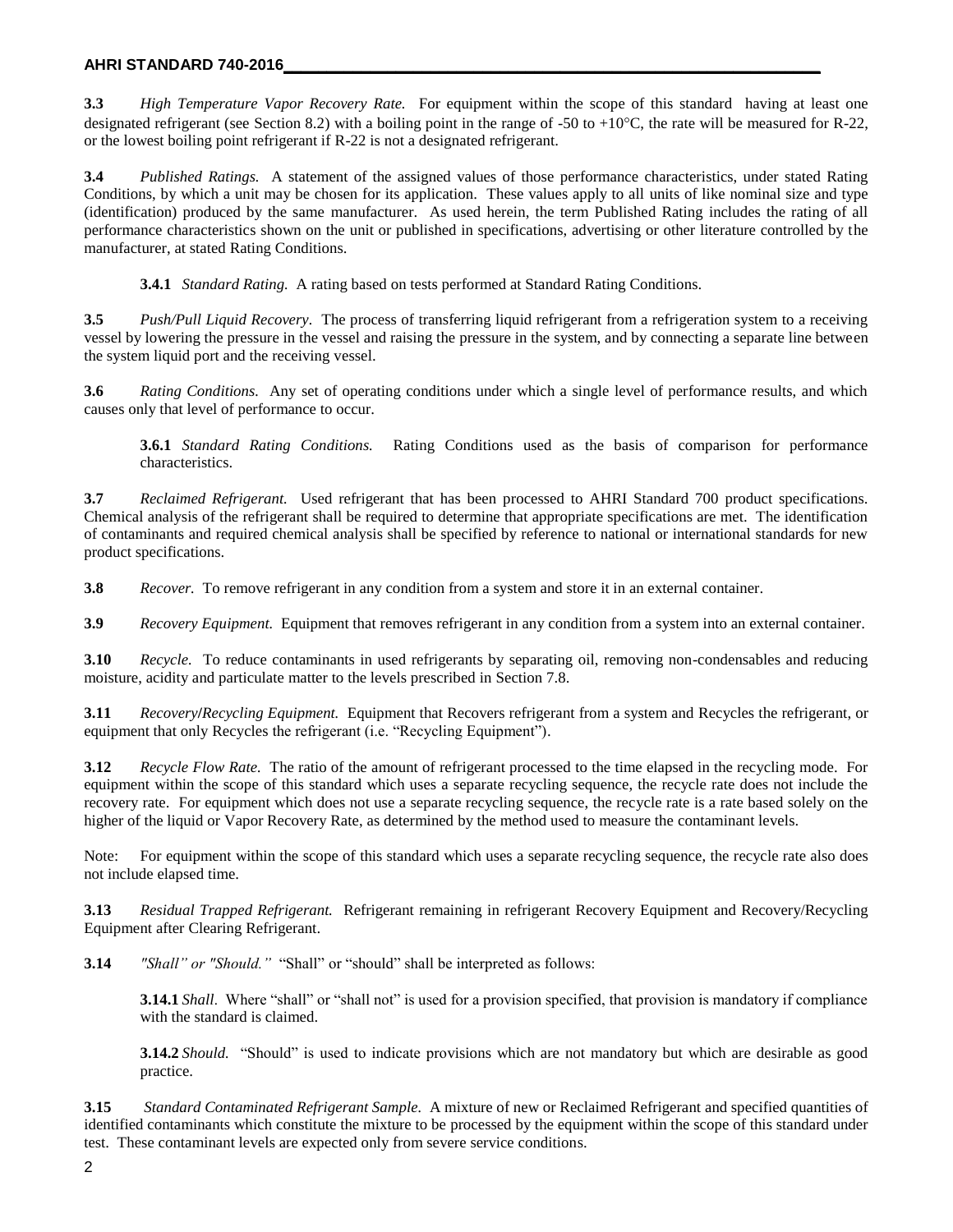**3.16** *Trapped Refrigerant.* The amount of refrigerant remaining in the refrigerant Recovery Equipment and Recovery/Recycling Equipment after the recovery or recovery/recycling operation before Clearing Refrigerant.

**3.17** *Vapor Recovery Rate.* The average rate that refrigerant is withdrawn from the mixing chamber between two pressures as Vapor Recovery Rate is changing depending on the pressure.

Note: The initial condition is vapor only at saturation pressure and temperature at either  $24^{\circ}$ C or at the boiling point at 100 kPa, whichever is higher. The final pressure condition is 10% of the initial pressure, but not lower than the equipment within the scope of this standard final recovery vacuum and not higher than 100 kPa.

#### **Section 4. Test Requirements**

**4.1** *Testing Requirements.* All Standard Ratings shall be verified by tests conducted in accordance with the provisions set forth in Appendix C to this standard.

**4.1.1** *Equipment.* Equipment shall be tested using all components as recommended by the manufacturer.

**4.1.2** *Electrical Conditions.* Tests shall be performed at the electrical characteristics specified on the unit nameplate.

#### **Section 5. Rating Requirements**

**5.1** *Standard Rating Conditions.* Published Ratings shall include all of the Standard Ratings as shown in Tables 1 and 2, for each refrigerant designated by the manufacturer. The Standard Contaminated Refrigerant Sample shall have the characteristics specified in Table 3, except that Recovery Equipment not rated for any specific contaminant shall be tested with new or Reclaimed Refrigerant. Testing shall be conducted at an ambient temperature of  $24^{\circ}C \pm 1^{\circ}C$  except high temperature vapor recovery shall be  $40^{\circ}C \pm 1^{\circ}C$ .

Refrigerants have been categorized as shown in Table 4. For the purpose of simplifying performance testing, refrigerant(s) have been selected as representative(s) for performance evaluation within each category. Performance testing using either the non-flammable or the flammable representative refrigerant will allow the recovery unit to be certified for multiple individual refrigerants within the pressure range of a chosen category.

**5.2** *Tolerances.* Performance related parameters shall be equal to or better than the Published Ratings.

#### **Section 6. Minimum Data Requirements for Published Ratings**

**6.1** *Minimum Data Requirements for Published Ratings.* As a minimum, Published Ratings shall include all of the Standard Ratings as shown in Tables 1 and 2 for each refrigerant designated by the manufacturer. All claims to rating within the scope of this standard shall include the statement "Rated in accordance with AHRI Standard 740." All claims to ratings outside the scope of this standard shall include the statement "Outside the scope of AHRI Standard 740."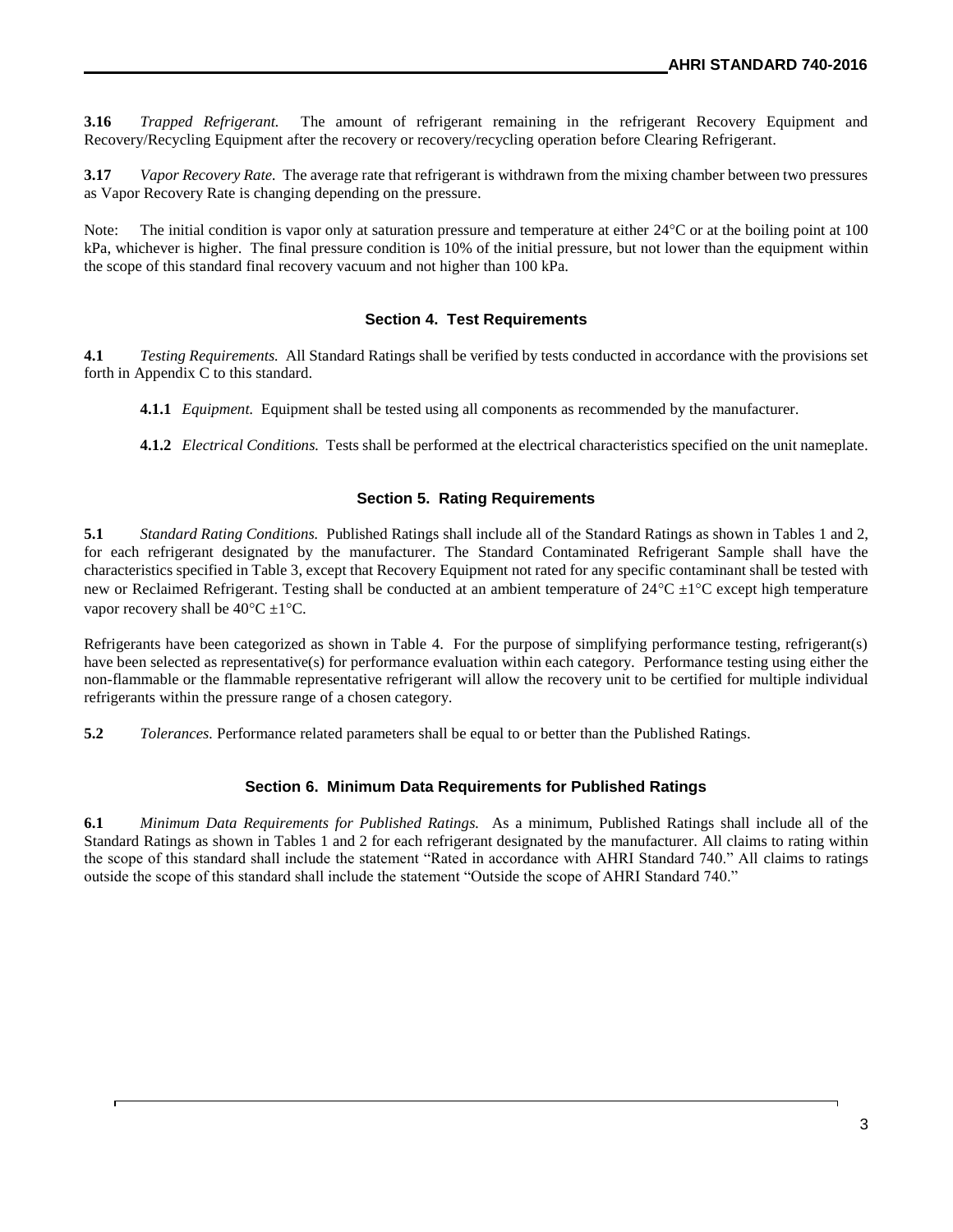$\Gamma$ 

| Table 1. Performance Ratings for Refrigerant Recovery Equipment and Recovery/Recycling<br>Equipment <sup>4,5</sup> |                |                        |           |                                      |  |  |  |  |  |  |
|--------------------------------------------------------------------------------------------------------------------|----------------|------------------------|-----------|--------------------------------------|--|--|--|--|--|--|
|                                                                                                                    |                | Type of Equipment      |           |                                      |  |  |  |  |  |  |
| Parameter                                                                                                          | Recovery       | Recovery/<br>Recycling | Recycling | <b>System Dependent</b><br>Equipment |  |  |  |  |  |  |
| Push/Pull Liquid Recovery Rate, kg/min                                                                             | $\mathrm{X}^1$ | $X^1$                  | N/A       | N/A                                  |  |  |  |  |  |  |
| Liquid Refrigerant Recovery Rate, kg/min                                                                           | $X^1$          | $X^1$                  | N/A       | N/A                                  |  |  |  |  |  |  |
| Vapor Refrigerant Recovery Rate, kg/min                                                                            | $X^1$          | $X^1$                  | N/A       | N/A                                  |  |  |  |  |  |  |
| High Temperature Vapor Recovery Rate, kg/min                                                                       | $X^1$          | $X^1$                  | N/A       | N/A                                  |  |  |  |  |  |  |
| Final Recovery Vacuum Level, kPa                                                                                   | X              | X                      | N/A       | X                                    |  |  |  |  |  |  |
| Recycle Flow Rate, kg/min                                                                                          | N/A            | X                      | X         | N/A                                  |  |  |  |  |  |  |
| Refrigerant Loss, kg                                                                                               | $X^2$          | X                      | X         | $X^3$                                |  |  |  |  |  |  |
| Residual Trapped Refrigerant, kg                                                                                   | $X^3$          | $X^2$                  | $X^2$     | $X^2$                                |  |  |  |  |  |  |
| Quantity of Refrigerant Processed at Rated<br>Conditions, kg                                                       | N/A            | X                      | X         | N/A                                  |  |  |  |  |  |  |

Notes:

1. For a recovery or recovery/recycling unit, establish a rating for either liquid refrigerant recovery rate or vapor refrigerant recovery rate or both. If rating only one, the other rate shall be indicated by N/A, "not applicable."

2. Mandatory rating if multiple refrigerants, oil separation or non-condensable purge are rated.

3. Mandatory rating for equipment within the scope of this standard tested for multiple refrigerants.<br>4. "X" denotes mandatory rating or equipment requirements.

"X" denotes mandatory rating or equipment requirements.

5. "N/A" indicates "Not Applicable" for a parameter that does not have a rating.

| Table 2. Contaminant Removal Ratings for Refrigerant Recovery Equipment and<br>Recovery/Recycling Equipment <sup>1,2</sup> |                   |                    |           |                                      |  |  |  |  |
|----------------------------------------------------------------------------------------------------------------------------|-------------------|--------------------|-----------|--------------------------------------|--|--|--|--|
|                                                                                                                            | Type of Equipment |                    |           |                                      |  |  |  |  |
| Contaminant                                                                                                                | Recovery          | Recovery/Recycling | Recycling | <b>System Dependent</b><br>Equipment |  |  |  |  |
| Moisture Content, ppm by weight                                                                                            | N/A               | X                  | X         | N/A                                  |  |  |  |  |
| Chloride Ions, pass/fail                                                                                                   | N/A               | X                  | X         | N/A                                  |  |  |  |  |
| Acid Content, ppm by weight                                                                                                | N/A               | X                  | X         | N/A                                  |  |  |  |  |
| High Boiling Residue, % by volume                                                                                          | N/A               | X                  | X         | N/A                                  |  |  |  |  |
| Particulates/solids, pass/fail                                                                                             | N/A               | X                  | X         | N/A                                  |  |  |  |  |
| Non-condensables, % by volume                                                                                              | N/A               | X                  | X         | N/A                                  |  |  |  |  |
| Notes:<br>X denotes Mandatory rating.                                                                                      |                   |                    |           |                                      |  |  |  |  |

2. "N/A" indicates "Not Applicable" for a parameter that does not have a rating.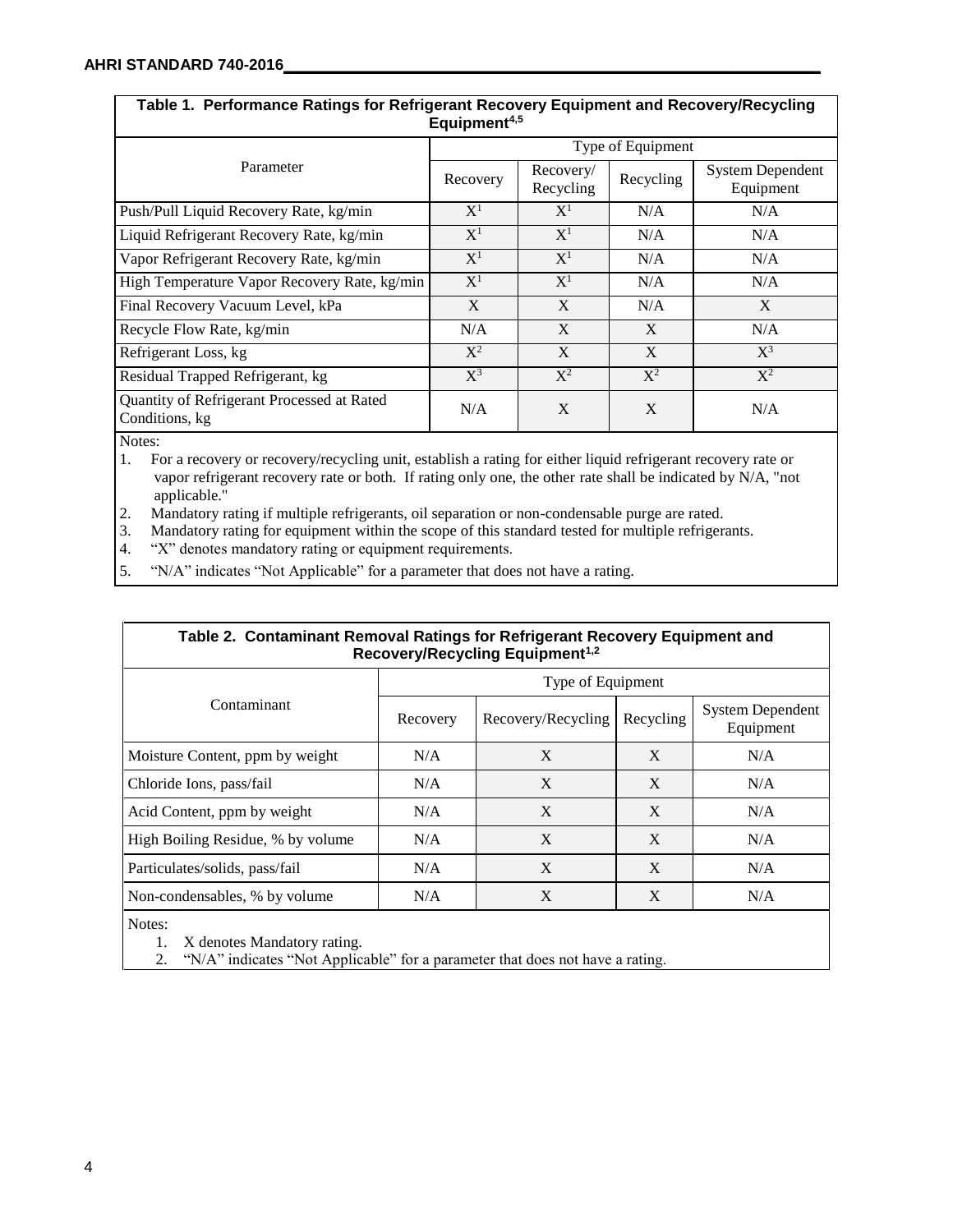| Table 3. Standard Contaminated Refrigerant Samples <sup>4</sup> |                  |        |        |        |        |         |               |         |         |          |              |           |           |          |          |          |
|-----------------------------------------------------------------|------------------|--------|--------|--------|--------|---------|---------------|---------|---------|----------|--------------|-----------|-----------|----------|----------|----------|
| Contaminants                                                    | Refrigerant Type |        |        |        |        |         |               |         |         |          |              |           |           |          |          |          |
|                                                                 | $R-1$            | $R-12$ | $R-13$ | $R-22$ | $R-23$ | $R-113$ | $R-114$       | $R-123$ | $R-124$ | $R-134a$ | $R-500$      | $R - 502$ | $R - 503$ | $R-401A$ | $R-401B$ | $R-402A$ |
| Moisture Content: ppm by<br><b>Weight of Pure Refrigerant</b>   | 100              | 80     | 30     | 200    | 30     | 100     | 85            | 200     | 200     | 200      | 200          | 200       | 30        | 200      | 200      | 200      |
| Particulate Content: ppm by<br>Weight of Pure Refrigerant       | 80               | 80     | N/A    | 80     | N/A    | 80      | 80            | 80      | 80      | 80       | 80           | 80        | N/A       | 80       | 80       | 80       |
| Acid Content: ppm by Weight of<br>Pure Refrigerant <sup>2</sup> | 100              | 200    | N/A    | 100    | N/A    | 100     | 100           | 100     | 100     | 100      | 200          | 100       | N/A       | 100      | 100      | 100      |
| Oil (HBR) Content: % by<br>Weight of Pure Refrigerant           | 20               |        | N/A    |        | N/A    | 20      | 20            | 20      |         |          |              |           | N/A       |          |          |          |
| $Viscosity/T$ ype <sup>3</sup>                                  | 300/MO           | 150/MO | N/A    | 300/MO | N/A    | 300/MO  | 300/MO        | 300/MO  | 150/MO  | 150/MO   | 150/MO       | 150/MO    | N/A       | 150/AB   | 150/AB   | 150/AB   |
| Non-Condensable Gases (Air<br>Content): % by Volume             | N/A              | 3      | 3      | $\sim$ | $\sim$ | N/A     | $\mathcal{R}$ | N/A     | $\sim$  | $\sim$   | $\mathbf{3}$ | $\sim$    | $\sim$    | $\sim$   | $\sim$   | 3        |

Notes:

1. Particulate content shall consist of inert materials and shall comply with particulate requirements in Appendix D.

2. Acid consists of 60% oleic acid and 40% hydrochloric acid on a total number basis.

3. POE = Polyoester,  $AB = Alkylbenzene$ ,  $MO = Mineral Oil$ .

4. N/A means not applicable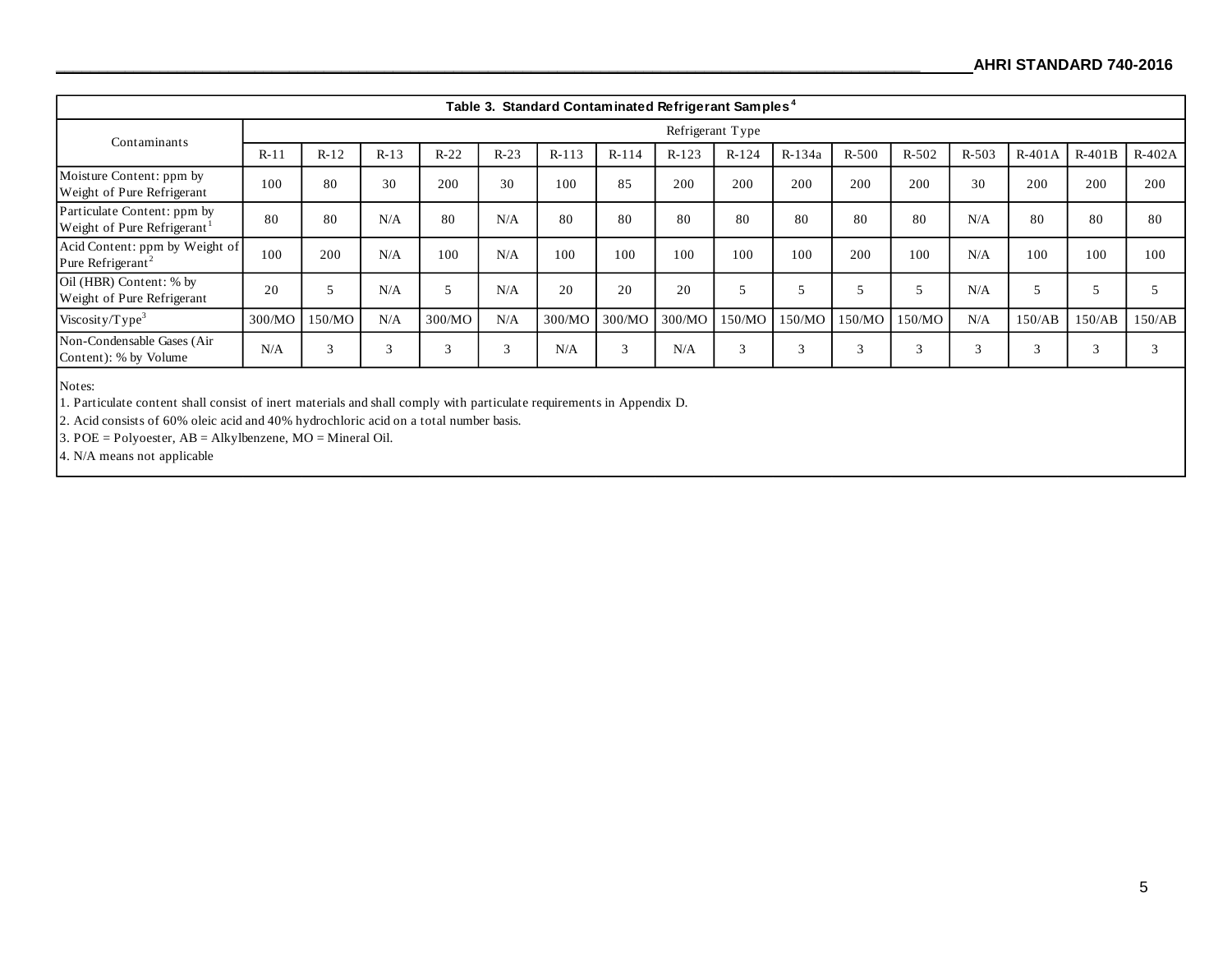#### **AHRI STANDARD 740-2016\_\_\_\_\_\_\_\_\_\_\_\_\_\_\_\_\_\_\_\_\_\_\_\_\_\_\_\_\_\_\_\_\_\_\_\_\_\_\_\_\_\_\_\_\_\_\_\_\_\_\_\_\_\_\_\_\_\_\_\_\_\_\_\_\_\_\_\_\_\_\_\_\_\_\_\_\_\_\_\_\_\_\_\_\_\_\_\_\_\_\_\_\_\_\_\_\_\_\_\_**

|                                                                        | Table 3. Standard Contaminated Refrigerant Samples (Continued) <sup>4</sup> |                  |              |              |              |              |              |              |              |             |             |                        |            |                    |             |             |                             |             |              |              |
|------------------------------------------------------------------------|-----------------------------------------------------------------------------|------------------|--------------|--------------|--------------|--------------|--------------|--------------|--------------|-------------|-------------|------------------------|------------|--------------------|-------------|-------------|-----------------------------|-------------|--------------|--------------|
|                                                                        |                                                                             | Refrigerant Type |              |              |              |              |              |              |              |             |             |                        |            |                    |             |             |                             |             |              |              |
| Contaminants                                                           | $R-$<br>402B                                                                | R-<br>404A       | $R-$<br>406A | $R-$<br>407A | $R-$<br>407B | $R-$<br>407C | $R-$<br>407D | $R-$<br>408A | $R-$<br>409A | R-<br>410A  | R-<br>410B  | $R-$<br>411A           | R-<br>411B |                    |             |             | R-417C R-419B R-422E R-445A | $R-$<br>507 | $R-$<br>508A | $R-$<br>508B |
| Moisture Content: ppm by<br>Weight of Pure Refrigerant                 | 200                                                                         | 200              | 200          | 200          | 200          | 200          | 200          | 200          | 200          | 200         | 200         | 200                    | 200        | 200                | 200         | 200         | 200                         | 200         | 20           | 20           |
| Particulate Content: ppm by<br>Weight of Pure Refrigerant <sup>1</sup> | 80                                                                          | 80               | 80           | 80           | 80           | 80           | 80           | 80           | 80           | 80          | 80          | 80                     | 80         | 80                 | 80          | 80          | 80                          | 80          | N/A          | N/A          |
| Acid Content: ppm by Weight of<br>Pure Refrigerant <sup>2</sup>        | 100                                                                         | 100              | 200          | 100          | 100          | 100          | 100          | 100          | 100          | 100         | 100         | 100                    | 100        | 100                | 100         | 100         | 100                         | 100         | N/A          | N/A          |
| Oil (HBR) Content: % by Weight<br>of Pure Refrigerant                  | 5                                                                           |                  |              |              |              |              |              |              |              | $\tilde{}$  |             | 5                      |            |                    |             |             |                             |             | N/A          | N/A          |
| Viscosity/Type <sup>3</sup>                                            | 150/<br>AB                                                                  | 150/<br>POE      | 150/<br>AB   | 150/<br>POE  | 150<br>POE   | 150/<br>POE  | 150/<br>POE  | 150/<br>MO   | 150/<br>MO   | 150/<br>POE | 150/<br>POE | 150/<br>M <sub>O</sub> | 150/<br>MO | 150/<br><b>POE</b> | 150/<br>POE | 150/<br>POE | 150/<br>POE                 | 150<br>POE  | N/A          | N/A          |
| Non-Condensable Gases (Air<br>Content): % by Volume                    | $\overline{3}$                                                              | $\mathcal{R}$    | $\sim$       | 3            | 3            | $\sim$       | 3            | 3            |              | 3           | $\sim$      | $\mathbf{3}$           | 3          | 3                  | $\sim$      | $\sim$      | 3                           | 3           | 3            | $\mathbf{3}$ |

Notes:

1. Particulate content shall consist of inert materials and shall comply with particulate requirements in Appendix D.

2. Acid consists of 60% oleic acid and 40% hydrochloric acid on a total number basis.

3. POE = Polyolester,  $AB = Alkylbenzene$ ,  $MO = Mineral Oil$ .

4. N/A means not applicable.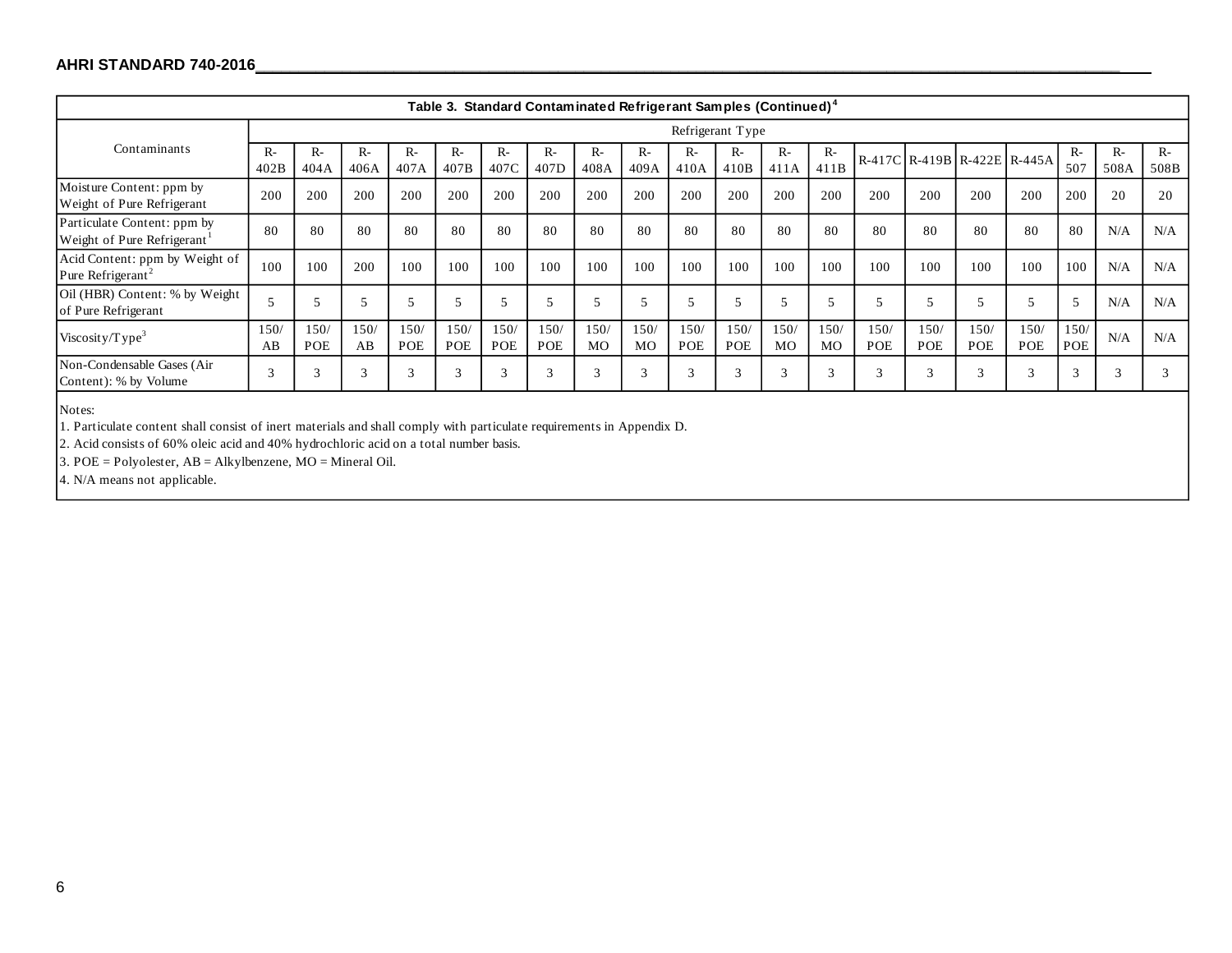| Table 4. AHRI Categories of Refrigerants <sup>1</sup> |                                                                                |                                                                                                                   |  |  |  |  |  |  |
|-------------------------------------------------------|--------------------------------------------------------------------------------|-------------------------------------------------------------------------------------------------------------------|--|--|--|--|--|--|
| Category                                              | Representative Test Refrigerants (Designated Category Refrigerants)            |                                                                                                                   |  |  |  |  |  |  |
|                                                       | Low Pressure (Below 319.3 kPa at 40.6°C for Liquid Phase Saturation)           |                                                                                                                   |  |  |  |  |  |  |
| I                                                     | Non-flammable Representative Test<br>Refrigerants                              | Flammable Representative Test Refrigerants                                                                        |  |  |  |  |  |  |
|                                                       | R-123 or R-1233zd(E)                                                           | N/A                                                                                                               |  |  |  |  |  |  |
|                                                       |                                                                                | Medium Pressure – Low Moisture $(319.3 - 827.4 \text{ kPa at } 40.6^{\circ}\text{C}$ for Liquid Phase Saturation) |  |  |  |  |  |  |
| $\mathbf{I}$                                          | Non-flammable Representative Test<br>Refrigerants                              | Flammable Representative Test Refrigerants                                                                        |  |  |  |  |  |  |
|                                                       | $R-124$                                                                        | $R-1234ze(E)$                                                                                                     |  |  |  |  |  |  |
|                                                       | Medium Pressure (Above 827.4 – 1172 kPa at 40.6°C for Liquid Phase Saturation) |                                                                                                                   |  |  |  |  |  |  |
| III                                                   | Non-flammable Representative Test<br>Refrigerants                              | Flammable Representative Test Refrigerants                                                                        |  |  |  |  |  |  |
|                                                       | R-134a                                                                         | R-1234yf                                                                                                          |  |  |  |  |  |  |
|                                                       |                                                                                | Medium High Pressure (Above 1172 – 1851 kPa at 40.6°C for Liquid Phase Saturation)                                |  |  |  |  |  |  |
| IV                                                    | Non-flammable Representative Test<br>Refrigerants                              | Flammable Representative Test Refrigerants                                                                        |  |  |  |  |  |  |
|                                                       | R-22 or R-407C                                                                 | N/A                                                                                                               |  |  |  |  |  |  |
|                                                       |                                                                                | High Pressure (Above $1851 - 2448$ kPa at $40.6^{\circ}$ C for Liquid Phase Saturation)                           |  |  |  |  |  |  |
| V                                                     | Non-flammable Representative Test<br>Refrigerants                              | Flammable Representative Test Refrigerants                                                                        |  |  |  |  |  |  |
|                                                       | <b>R-410A</b>                                                                  | $R-32$                                                                                                            |  |  |  |  |  |  |
|                                                       |                                                                                | Very High Pressure – High Moisture (Above 2448 kPa at 40.6°C for Liquid Phase Saturation)                         |  |  |  |  |  |  |
| <b>VI</b>                                             | Non-flammable Representative Test                                              |                                                                                                                   |  |  |  |  |  |  |
|                                                       | Refrigerants                                                                   | Flammable Representative Test Refrigerants                                                                        |  |  |  |  |  |  |
| <b>R-508B</b><br>N/A                                  |                                                                                |                                                                                                                   |  |  |  |  |  |  |
| Note:                                                 |                                                                                |                                                                                                                   |  |  |  |  |  |  |
|                                                       | N/A means not applicable.                                                      |                                                                                                                   |  |  |  |  |  |  |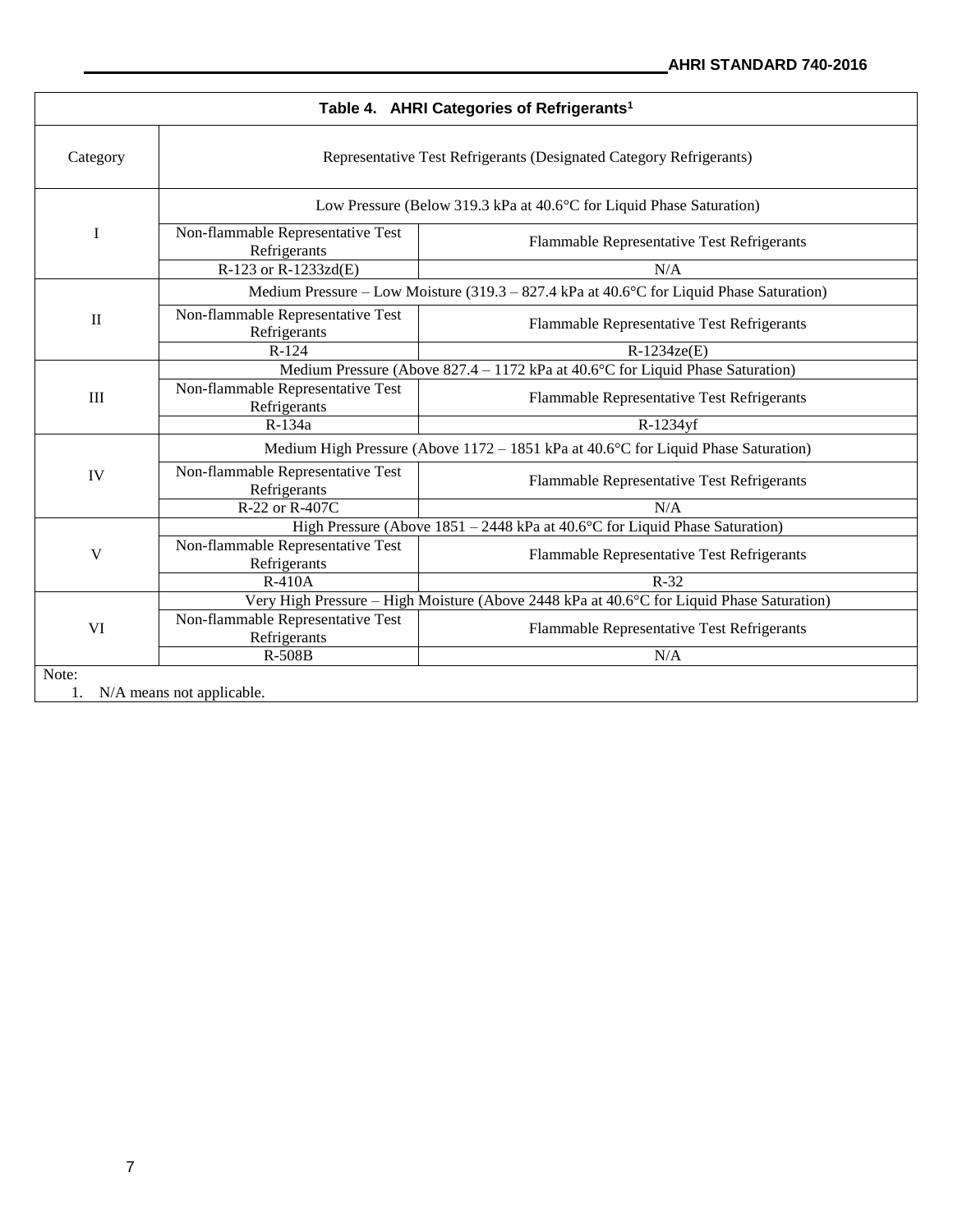#### **Section 7. Operating Requirements**

**7.1** *Equipment Information.* Equipment within the scope of this standard shall provide operating instructions, necessary maintenance procedures and source information for replacement parts and repair.

**7.2** *Filter Replacement for Recycling Equipment.* Equipment within the scope of this standard shall indicate when any filter/drier(s) needs to be replaced. This requirement can be met by use of a moisture transducer and indicator light, by use of a sight glass/moisture indicator or by some measurement of the amount of refrigerant processed such as a flow meter or hour meter. The equipment manufacturer must provide maximum quantity recycled or filter change interval in its written instructions.

**7.3** *Purge of Non-condensable*. If non-condensables are purged, equipment within the scope of this standard shall either automatically purge non-condensables or provide an indicating means to guide the purge process. Recycling Equipment must provide purge means.

**7.4** *Purge Loss.* The total refrigerant loss due to purging non-condensables, draining oil and Clearing Refrigerant (see Section C7.5) shall be less than 3% (by weight) of total processed refrigerant.

**7.5** *Permeation Rate.* High pressure hose assemblies 16 mm nominal and smaller shall not exceed a permeation rate of 3.9 g/cm<sup>2</sup>/yr (internal surface) at a temperature of 48.8°C. Hose assemblies which have been UL recognized as having passed ANSI/UL 1963 requirements shall be accepted without testing. See Section C5.1.4.

**7.6** *Clearing Trapped Refrigerant.* For equipment within the scope of this standard rated for more than one refrigerant, the manufacturer shall provide a method and instructions which will accomplish connections and clearing within 15 minutes. Special equipment, other than a vacuum pump or manifold gauge set, shall be furnished. The clearing procedure shall not rely upon the storage cylinder below saturated pressure conditions at ambient temperature.

**7.7** *Temperature.* Equipment within the scope of this standard shall be evaluated at 24C with additional limited evaluation at 40 $^{\circ}$ C. Normal operating conditions range from 10 $^{\circ}$ C to 40 $^{\circ}$ C.

**7.8** *Purity Requirements*. Recycling Equipment must be capable of bringing the refrigerants to the purity requirements prescribed in Table 5.

| Table 5. Maximum Levels of Contaminants Permissible in Refrigerant Processed<br>Through Equipment Advertised as "Recycling" Equipment <sup>1</sup> |                                   |                |                |  |  |  |  |  |
|----------------------------------------------------------------------------------------------------------------------------------------------------|-----------------------------------|----------------|----------------|--|--|--|--|--|
| Contaminants                                                                                                                                       | Low-pressure (R-11, R-123, R-113) | $R-12$         | All others     |  |  |  |  |  |
| Acid Content by weight, ppm                                                                                                                        | 1.0                               | 1.0            | 1.0            |  |  |  |  |  |
| Moisture Content (by wt.), ppm                                                                                                                     | 20                                | 10             | 20             |  |  |  |  |  |
| Non-condensable Gas (by vol.), %                                                                                                                   | N/A                               | 2.0            | 2.0            |  |  |  |  |  |
| High Boiling Residues (by vol.), %                                                                                                                 | 1.0                               | 0.02           | 0.02           |  |  |  |  |  |
| Chlorides by Silver Nitrate Test                                                                                                                   | No turbidity                      | No turbidity   | No turbidity   |  |  |  |  |  |
| Particulates/solids                                                                                                                                | Visually clean                    | Visually clean | Visually clean |  |  |  |  |  |
| Note:                                                                                                                                              |                                   |                |                |  |  |  |  |  |
| 1. As indicated in 40 CFR, Part 82.                                                                                                                |                                   |                |                |  |  |  |  |  |

**7.9** *Exemptions*. Recovery Equipment shall be exempt from Sections 7.2, 7.3 and 7.8.

#### **Section 8. Marking and Nameplate Data**

**8.1** *Marking and Nameplate Data.* The nameplate shall display the manufacturer's name, model designation, type of equipment, designated refrigerant(s) and electrical characteristics where applicable.

Recommended nameplate voltages for 60 Hertz systems shall include one or more of the equipment nameplate voltages shown in Table 1 of ANSI/AHRI Standard 110. Recommended nameplate voltages for 50 Hertz systems shall include one or more of the utilization voltages shown in Table 1 of IEC Standard Publication 60038.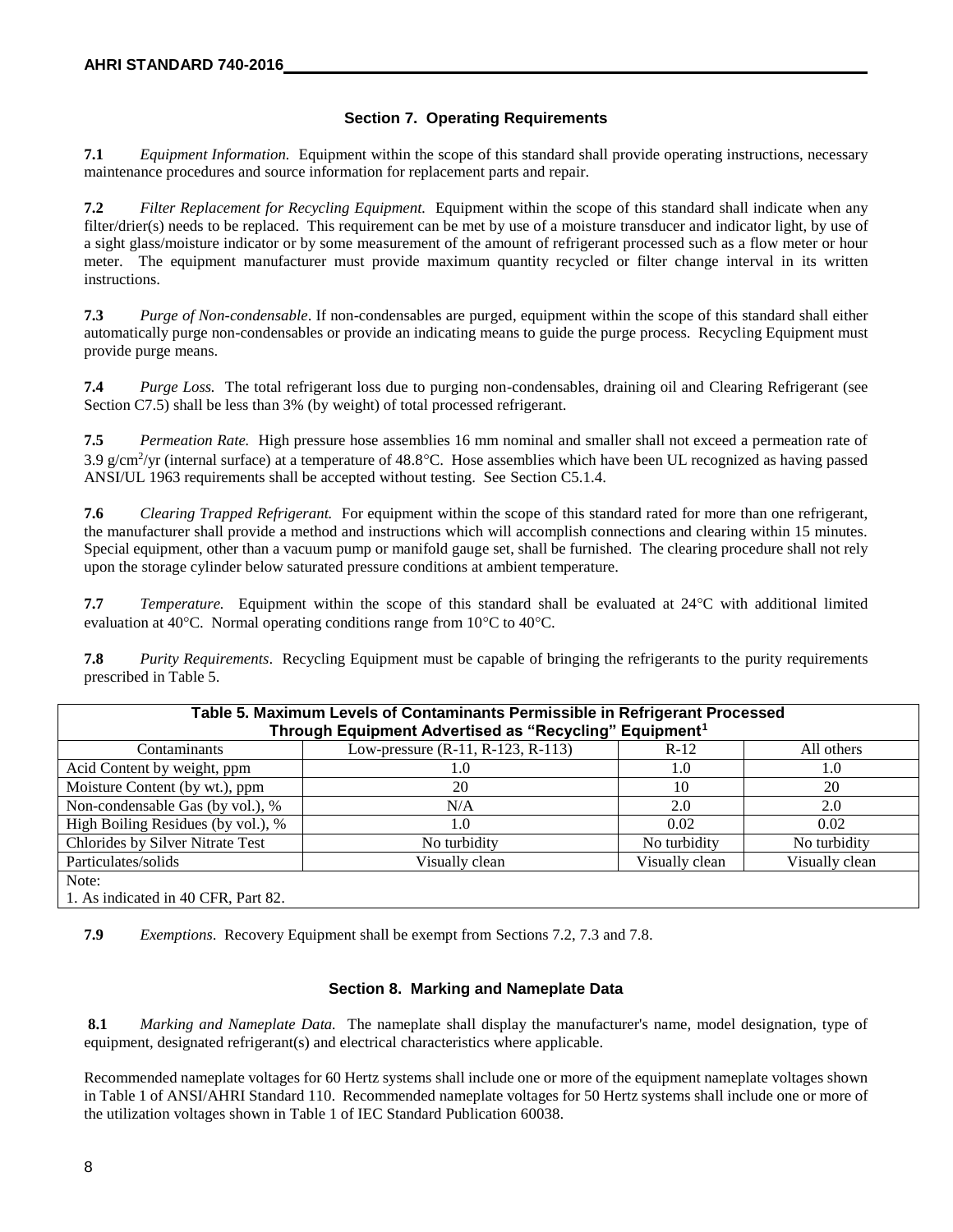**8.1.1** *Type of Equipment*.

- **8.1.1.1** Recovery or Recovery/Recycling
- **8.1.1.2** Self-Contained or System Dependent
- **8.1.2** *Designated Refrigerants.*
	- **8.1.2.1** *Category(ies).* If rating for all refrigerants within a category.
	- **8.1.2.2** *Refrigerant(s).* If rating for designated individual refrigerants.

**8.2** *Data for Designated Refrigerants.* For each refrigerant category designated, the manufacturer shall include all the following that are applicable per Table 1 for all refrigerants per Section C5.1.2.

- **8.2.1** Push/Pull Liquid Recovery rate, kg/min
- **8.2.2** Liquid recovery rate, kg/min
- **8.2.3** Vapor recovery rate, kg/min
- **8.2.4** High Temperature Vapor Recovery Rate, kg/min
- **8.2.5** Final recovery vacuum level, kPa
- **8.2.6** Recycle Flow Rate, kg/min
- **8.2.7** Refrigerant loss, kg
- **8.2.8** Residual Trapped Refrigerant, kg
- **8.2.9** Quantity of refrigerant processed at rated conditions, kg

#### **Section 9. Conformance Conditions**

**9.1** *Conformance.* While conformance with this standard is voluntary, conformance shall not be claimed or implied for products or equipment within its *Purpose* (Section 1) and *Scope* (Section 2) unless such claims meet all of the requirements of this standard and all of the testing and rating requirements are measured and reported in complete compliance with the standard. Any product that has not met all the requirements of the standard cannot reference, state, or acknowledge conformance to the standard in any written, oral, or electronic communication.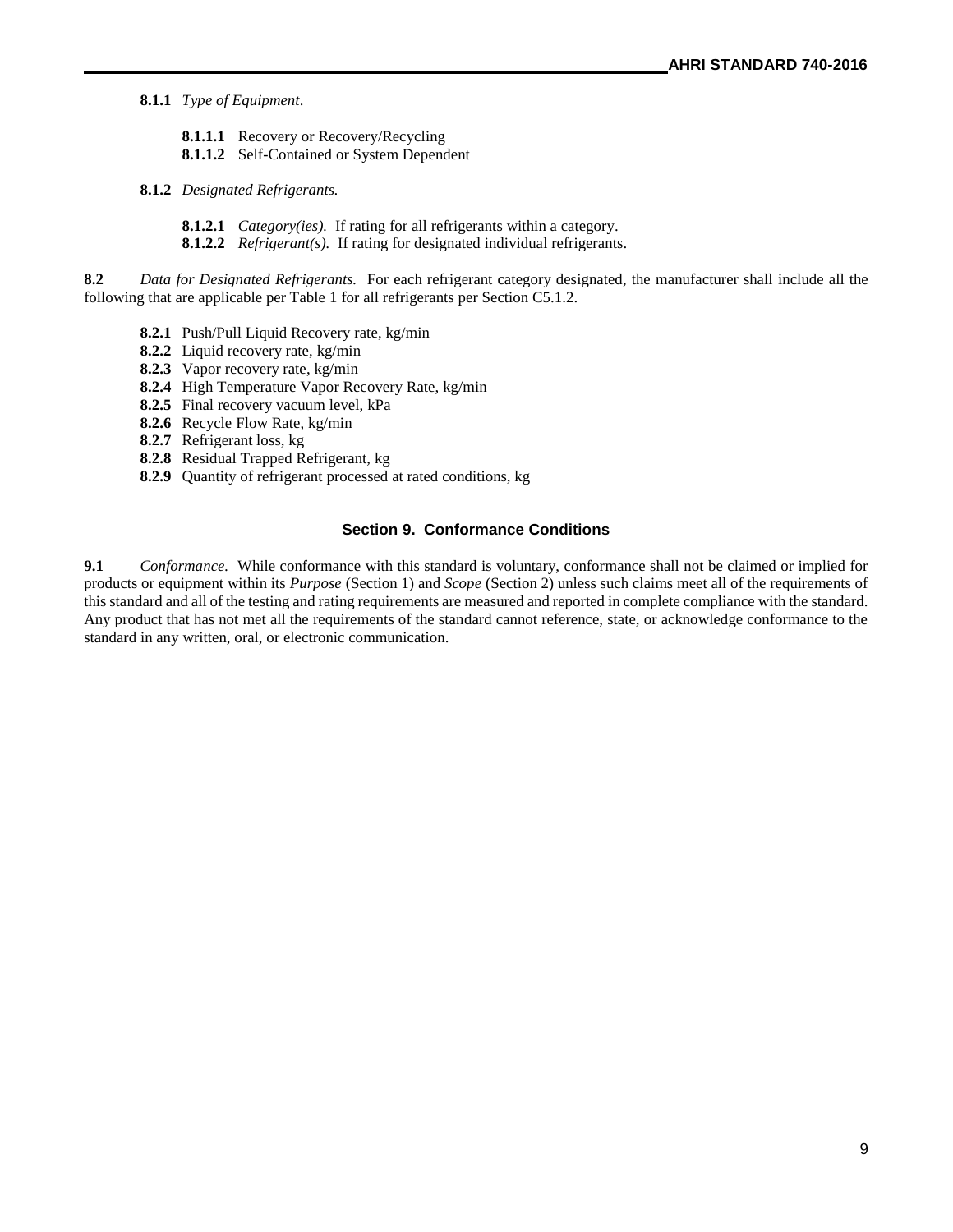# **APPENDIX A. REFERENCES-NORMATIVE**

**A1** Listed here are all standards, handbooks, and other publications essential to the formation and implementation of the standard. All references in this appendix are considered as part of this standard.

**A1.1** AHRI Standard 700-2015, *Specifications for Refrigerants*, 2015, Air-Conditioning, Heating, and Refrigeration Institute, 2111 Wilson Blvd., Suite 500, Arlington, Virginia, 22201, U.S.A.

**A1.2** ANSI/AHRI Standard 110-2012, *Air-Conditioning, Heating and Refrigerating Equipment Nameplate Voltages*, 2012, Air-Conditioning, Heating, and Refrigeration Institute, 2111 Wilson Blvd., Suite 500, Arlington, VA 22201, U.S.A.

**A1.3** ANSI/ASHRAE Standard 34-2013 with Addenda, *Designation and Safety Classification of Refrigerants,* 2013, American National Standards Institute/American Society of Heating, Refrigerating and Air-Conditioning Engineers, Inc., 25 West 43rd Street, 4th Floor, New York, New York 10036, U.S.A., 1791 Tullie Circle N.E., Atlanta, GA 30329, U.S.A.

**A1.4** ANSI/ASHRAE Standard 63.2-1996 (RA 2010) *Method of Testing Liquid-Line Filter Drier Filtration Capability*, 2010, American National Standards Institute/American Society of Heating, Refrigerating and Air-Conditioning Engineers, Inc., 25 West 43rd Street, 4th Floor, New York, New York 10036, U.S.A., 1791 Tullie Circle N.E., Atlanta, GA 30329, U.S.A.

**A1.5** ANSI/UL Standard 1963-2011, *Refrigerant Recovery/Recycling Equipment,* First Edition, 2011, American National Standards Institute/Underwriters Laboratories, Inc., 11 West 42nd Street, New York, New York 10036, U.S.A./333 Pfingsten Road, Northbrook, Illinois, 60062, U.S.A.

**A1.6** Appendix C to AHRI Standard 700-2008, *Analytical Procedures for AHRI Standard 700-2014 - Normative*, 2008, Air-Conditioning, Heating, and Refrigeration Institute, 2111 Wilson Blvd., Suite 500, Arlington, Virginia, U.S.A.

**A1.7** *ASHRAE Terminology*, https://www.ashrae.org/resources--publications/free-resources/ashrae-terminology, 2014, American Society of Heating, Refrigerating and Air-Conditioning Engineers, Inc., 1791 Tullie Circle, N.E., Atlanta, GA 30329, U.S.A.

**A1.8** International Standard IEC 60038, *IEC Standard Voltages*, 2009, International Electrotechnical Commission, 3, rue de Varembe, P.O. Box 131, 1211 Geneva 20, Switzerland.

**A1.9** REFPROP Reference Fluid Thermodynamic and Transport Properties NIST Standard Reference Database 23 Version 9.1, 2013, U.S. Department of Commerce, Technology Administration, National Institute of Standards and Technology, Standard Reference Data Program, Gaithersburg, Maryland 20899, U.S.A.

**A1.10** U.S. Code of Federal Regulations, Title 40, Part 82, Protection of Stratospheric Ozone, 2013, Office of the Federal Register, National Archives and Records Administration, 800 North Capitol Street, NW, Washington, DC 20402, U.S.A.

# **APPENDIX B. REFERENCES-INFORMATIVE**

**B1** Listed here are standards, handbooks, and other publications which may provide useful information and background but are not considered essential. References in this appendix are not considered part of the standard.

None.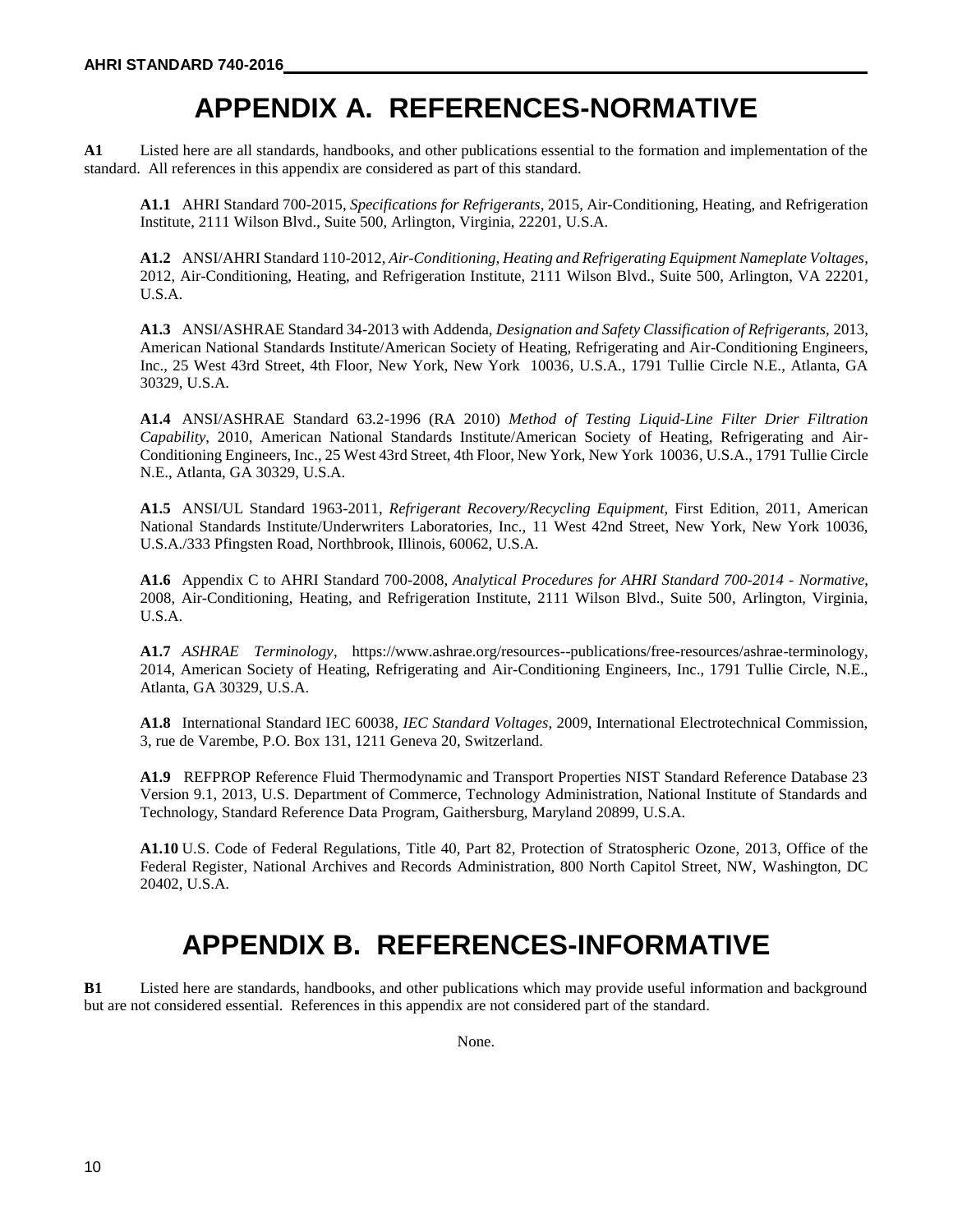## **APPENDIX C. METHODS OF TESTING FOR PERFORMANCE RATING OF REFRIGERANT RECOVERY EQUIPMENT AND RECOVERY/RECYCLING EQUIPMENT – NORMATIVE**

**C1** *Purpose.* The purpose of this appendix is to specify methods of testing for rating refrigerant Recovery Equipment and Recovery/Recycling Equipment. Specified are: test apparatus and instrumentation, performance test procedures, sampling and chemical analysis methods, and performance calculations for ratings.

**C2** *Scope.* This appendix applies to refrigerant Recovery Equipment and Recovery/Recycling Equipment as defined in Section 3 of this Standard.

**C3** *Definitions.* Definitions for this appendix are identical with those in Section 3 of this standard.

**C4** *Test Apparatus and Instrumentation.*

**C4.1** *General Recommendations.* The recommended test apparatus is described in the following paragraphs. If alternate test apparatus are employed, the user shall be able to demonstrate that they produce results equivalent to the specified reference apparatus.

**C4.2** *Self-contained Equipment Test Apparatus.* The apparatus, shown in Figure C1, shall consist of:

**C4.2.1** *Mixing Chamber.* A mixing chamber consisting of a tank with a conical-shaped bottom, a bottom port and piping for delivering refrigerant to the equipment within the scope of this standard, various ports and valves for adding refrigerant to the chamber and stirring means for mixing.

**C4.2.2** *Filling Storage Cylinder.* The storage cylinder to be filled by the refrigerant transferred shall be cleaned and at the pressure of the recovered refrigerant at the beginning of the test. It will not be filled over 80%, by volume.

**C4.2.3** *Vapor Feed.* Vapor refrigerant feed consisting of evaporator, control valves and piping to create a 3.0°C superheat condition at an evaporating temperature of  $21^{\circ}C \pm 2^{\circ}C$ .

**C4.2.4** *Alternative Vapor Feed.* An alternative method for vapor feed shall be to pass the refrigerant through a boiler and then through an automatic pressure regulating valve set at different saturation pressures, moving from saturated pressure at  $24^{\circ}$ C to final pressure of recovery.

**C4.2.5** *Liquid Feed.* Liquid refrigerant feed consisting of control valves, sampling port and piping.

**C4.2.6** *Instrumentation.* Instrumentation capable of measuring weight, temperature, pressure and refrigerant loss, as required.

**C4.2.7** *Size.* The size of the mixing chamber and filling storage cylinder used during testing shall correspond to the size of the equipment within the scope of this standard being tested per Section C4.2.7.1 or C4.2.7.2:

**C4.2.7.1** For equipment within the scope of this standard utilizing nominal 1/4" or 3/8" flare ports and hoses, the mixing chamber shall be  $0.09 \text{ m}^3$  and all ports, valves, mixing valves and piping shall be 1/2" or larger, reduced down to the port size of the equipment by fittings at the connection ports of the mixing chamber. The filling storage cylinder used during testing shall be a nominal 50 pound water capacity DOT 4Bx cylinder with  $1/4$ " flare liquid and vapor ports.

**C4.2.7.2** For equipment within the scope of this standard utilizing 1/2" or larger flare ports and hoses,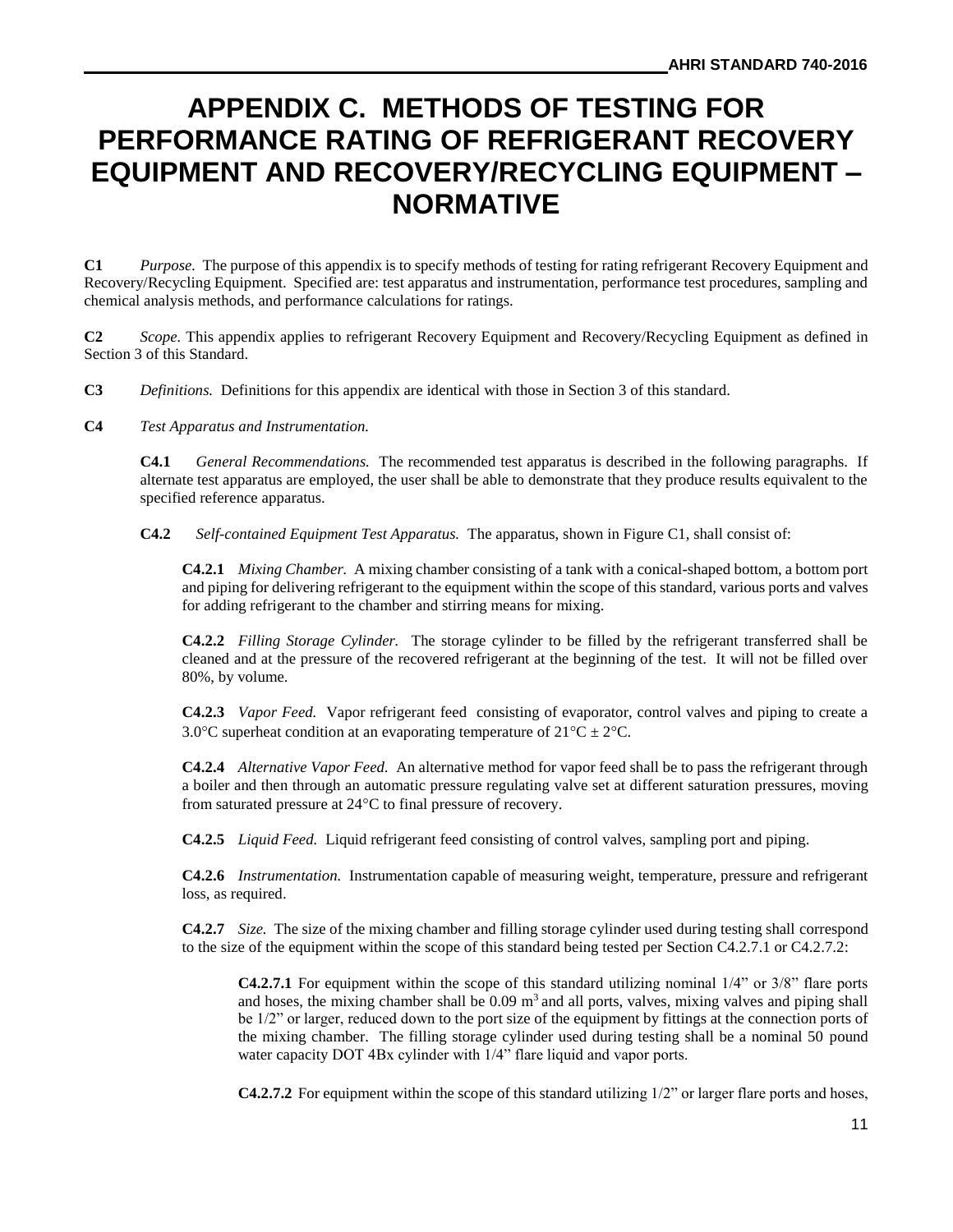the mixing chamber shall be  $0.45 \text{ m}^3$  (or nominal 1000 pound water capacity DOT 4Bx cylinder) and all ports, valves, mixing valves and piping shall be  $1-1/2$ " or larger, reduced down to the port size of the equipment by fittings at the connection ports of the mixing chamber. The filling storage cylinder used during testing shall be a nominal 1000 pound water capacity DOT 4Bx cylinder with liquid and vapor ports, valves and piping sized 3/4" NPT and reduced or increased to the port size of the equipment by fittings at the connection ports of the filling storage cylinder.

**C4.3** *System Dependent Equipment Test Apparatus.* This test apparatus is to be used for final recovery vacuum rating of all System Dependent Equipment.

**C4.3.1** *Test Setup.* The test apparatus shown in Figure C2 consists of a complete refrigeration system. The manufacturer shall identify the refrigerants to be tested. The test apparatus can be modified to facilitate operation or testing of the System Dependent Equipment if the modifications to the apparatus are specifically described within the manufacturer's literature. A 6.3 mm balance line shall be connected across the test apparatus between the high and low pressure sides, with an isolation valve located at the connection to the compressor high side (see Figure C2). A 6.3 mm access port with a valve core shall be located in the balance line for the purpose of measuring final recovery vacuum at the conclusion of the test.

#### **C5** *Performance Testing Procedures*.

#### **C5.1** *General Testing.*

**C5.1.1** *Temperatures.* Testing shall be conducted at an ambient temperature of  $24^{\circ}C \pm 1^{\circ}C$  except high temperature vapor recovery shall be at  $40^{\circ}C \pm 1^{\circ}C$ . The evaporator conditions of Section C4.2.3 shall be maintained as long as liquid refrigerant remains in the mixing chamber.

**C5.1.2** *Refrigerants.* Equipment within the scope of this standard shall be tested for either the flammable or non-flammable representative test refrigerant, or both, in the designated refrigerant category, or for an individual refrigerant that is in AHRI Standard 700. All tests in Section C5 shall be completed for each refrigerant before proceeding with the next refrigerant.

**C5.1.2.1** *AHRI Refrigerant Categories.* For purposes of characterized performance, refrigerants have been categorized as shown in Table 4.

**C5.1.2.1.1** Representative test refrigerant(s) have been selected within each category for test and rating purposes as shown in Table 4.

**C5.1.2.2** *Representative Test Refrigerants*. Representative test refrigerants may be selected for testing and rating to gain certification for the complete refrigerant category as shown in Table 4.

**C5.1.3** *Selected Refrigerants.* An individual non-representative refrigerant may be selected for rating by a manufacturer. The manufacturer shall not claim compliance with the category requirements unless tested for the representative test refrigerant in accordance with Section C5.1.2.

**C5.1.4** *Hose Assemblies.* For the purpose of limiting refrigerant emissions to the atmosphere, hose assemblies shall be tested for permeation according to ANSI/UL Standard 1963.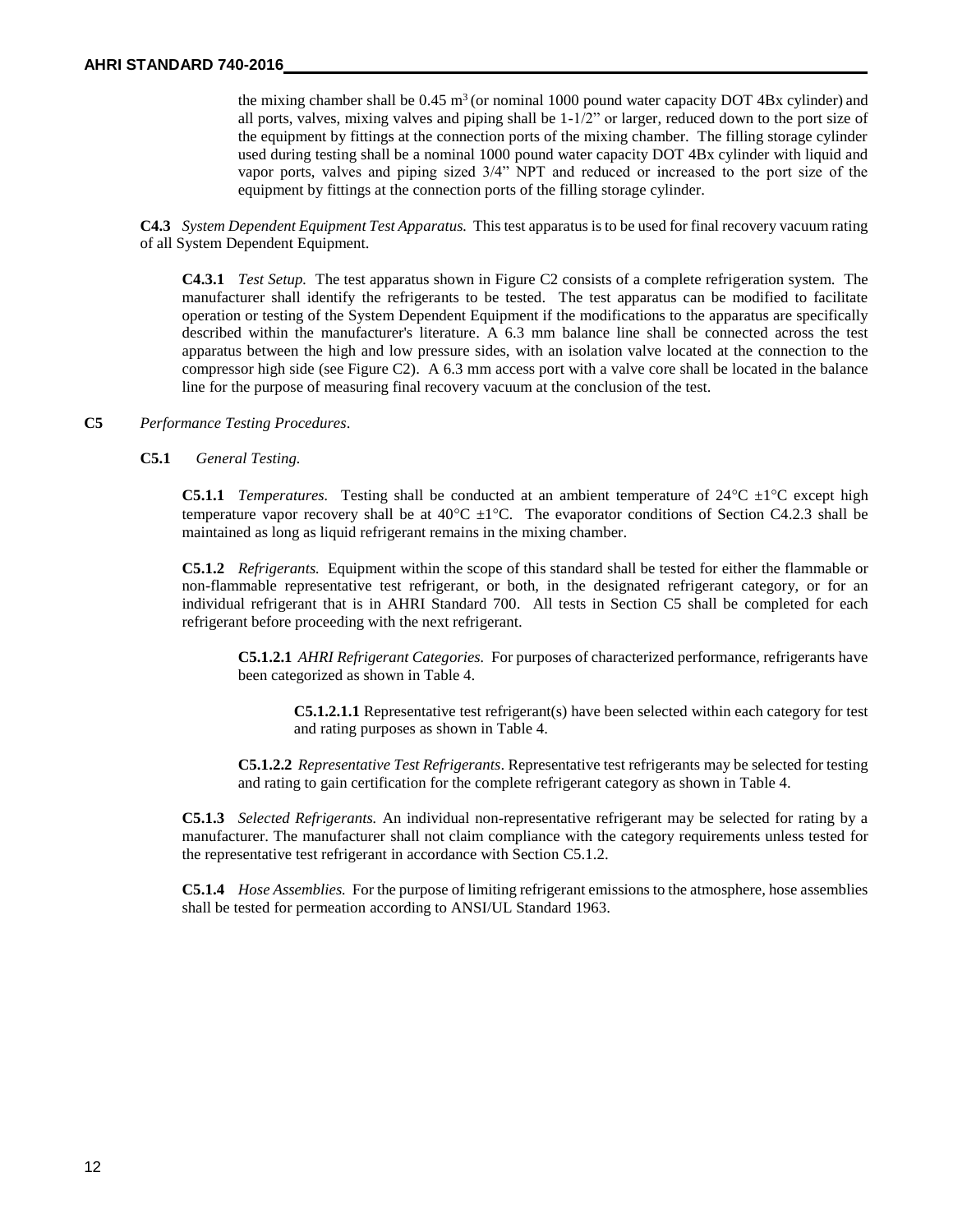

**Figure C1. Test Apparatus for Self-contained Equipment**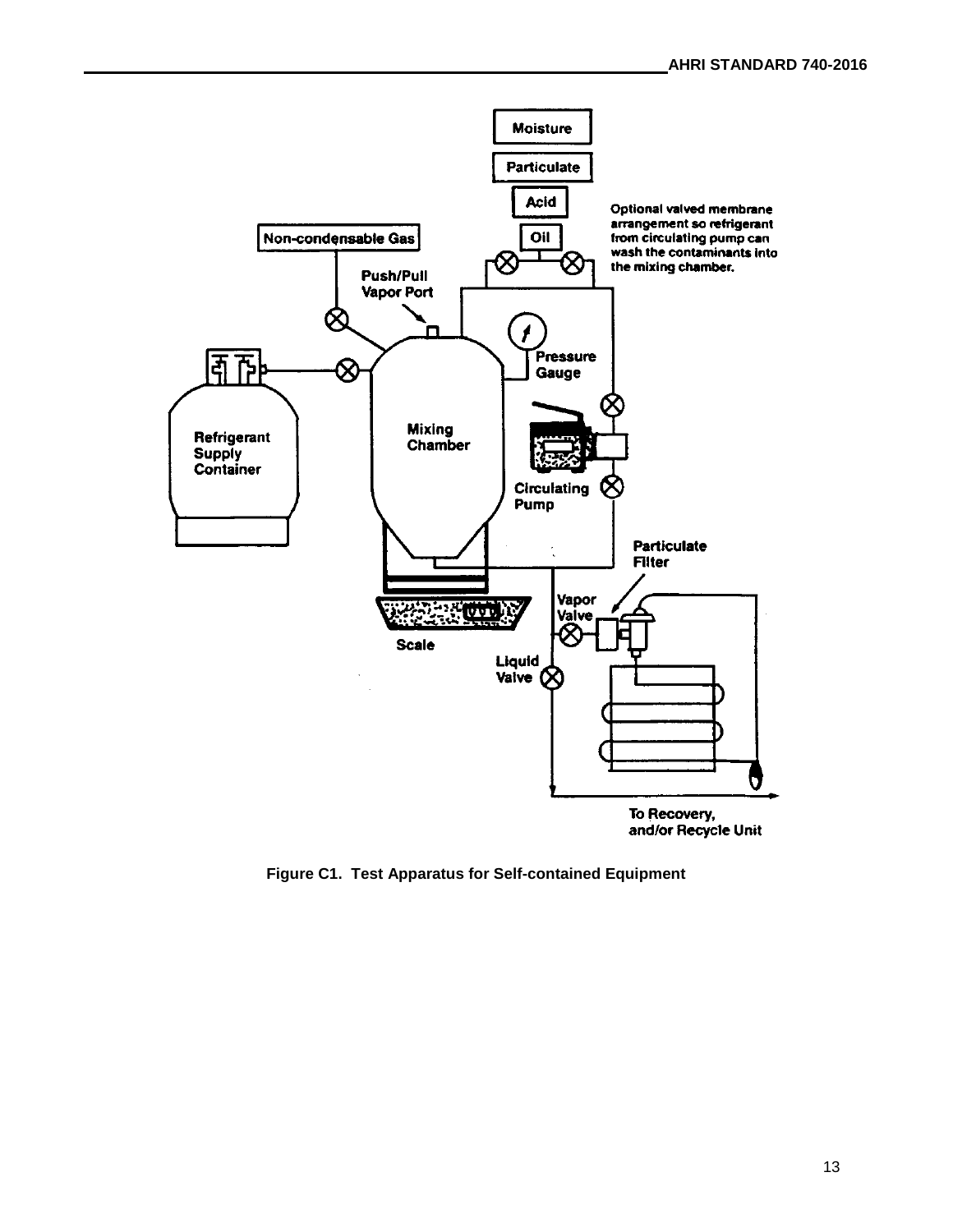

**Figure C2. System Dependent Equipment Test Apparatus**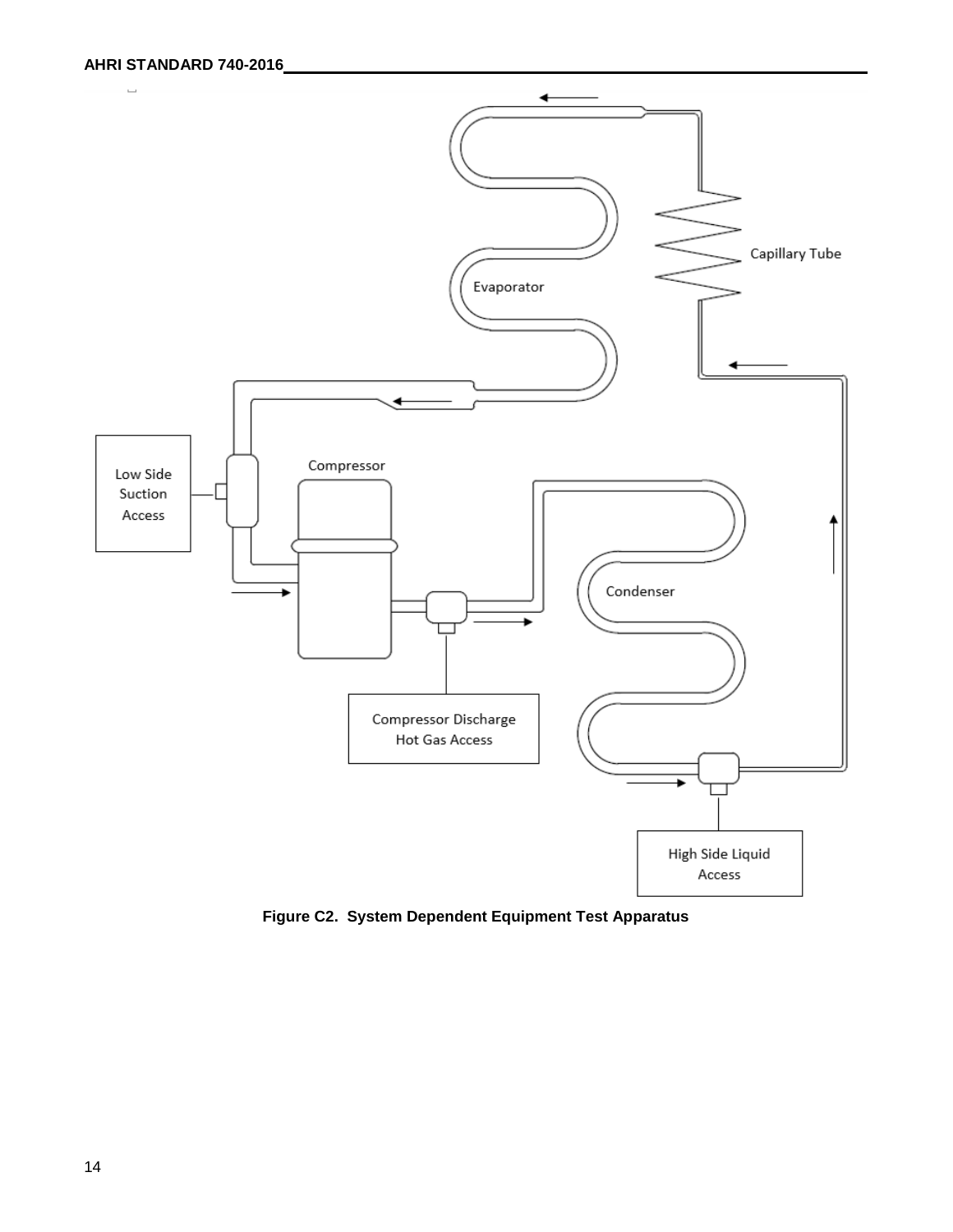**C5.2** *Equipment Preparation and Operation.* Equipment within the scope of AHRI Standard 740 shall be prepared and operated per the operating instructions.

**C5.3** *Contaminated Refrigerants.* The Standard Contaminated Refrigerant Sample shall have the characteristics specified in Table 3, except as provided in Section C5.4

**C5.4** *Recovery-only Testing.* Recovery Equipment not rated for removal of contaminants shall be tested with new or Reclaimed Refrigerant.

**C5.5** *Test Batch.* The test batch consisting of refrigerant sample (see Section C5.3) of the test refrigerant shall be prepared and thoroughly mixed. Continued mixing or stirring shall be required during the test while liquid refrigerant remains in the mixing chamber. The mixing chamber shall be filled to 80% level by volume.

**C5.5.1** *Control Test Batch.* Prior to starting the test for the first batch for each refrigerant, a liquid sample will be drawn from the mixing chamber and analyzed per Section C6 to assure that contaminant levels match Table 3 within  $\pm 10$  ppm for moisture,  $\pm 20$  ppm for oleic acid and  $\pm 0.5$ % for oil.

**C5.6** *Recovery Tests (Recovery and Recovery/Recycling Equipment).*

**C5.6.1** *Determining Recovery Rates.* The Liquid and Vapor Refrigerant Recovery Rates shall be measured during the first test batch for each refrigerant (see Sections C7.1, C7.2, and C7.4). Equipment preparation and recovery cylinder changeover shall not be included in elapsed time measurements for determining Vapor Recovery Rate and Liquid Refrigerant Recovery Rate. Operations such as subcooling the recovery cylinder shall be included. The recovery cylinder shall be the same size as per Section C4.2.7 or as furnished by the equipment manufacturer. Oversized tanks shall not be permitted.

**C5.6.1.1** *Liquid Refrigerant Recovery Rate.* If elected, the recovery rate using the liquid refrigerant feed means (see Section C4.2.5) shall be determined. After the equipment within the scope of this standard reaches stabilized conditions of condensing temperature and/or recovery cylinder pressure, the recovery process shall be stopped and an initial weight shall be taken of the mixing chamber (see Section C7.2). The recovery process shall be continued for a period of time sufficient to achieve the accuracy in Section C7.4. The recovery process shall be stopped and a final weight of the mixing chamber shall be taken.

**C5.6.1.2** *Vapor Refrigerant Recovery Rate.* If elected, the average vapor flow rate shall be measured to accuracy requirements in Section C7.4 under conditions with no liquid refrigerant in the mixing chamber. The liquid recovery feed means shall be used. At initial conditions of saturated vapor at the higher of  $24^{\circ}$ C or the boiling temperature (100 kPa), the weight of the mixing chamber and the pressure shall be recorded. At final conditions, representing pressure in the mixing chamber of 10% of the initial condition, but not less than the final recovery vacuum (see Section C7.6) nor more than 100 kPa, measure the weight of the mixing chamber and the elapsed time. At initial conditions, the recovery cylinder shall be at saturation pressure at ambient conditions.

**C5.6.1.3** *High Temperature Vapor Recovery Rate.* This is applicable for equipment within the scope of this standard having at least one designated refrigerant (see Section 8.2) with a boiling point between -50 $\rm{°C}$  and +10 $\rm{°C}$ . Measure the rate for R-22, or the refrigerant with the lowest boiling point if R-22 is not a designated refrigerant. Repeat the test in Section C5.6.1.2 at saturated conditions at 40C and continue to operate equipment to assure it will operate at this condition. (see Section C5.6.3). At initial conditions, the recovery cylinder shall be at saturated pressure at  $40^{\circ}$ C.

**C5.6.1.4** *Push/Pull Liquid Refrigerant Recovery Rate.* If elected, the average liquid push/pull flow rate shall be measured to accuracy requirements in Section C7.4. The mixing chamber and filling storage cylinder shall be filled with refrigerant vapor at initial conditions of saturated vapor at the higher of 24 °C or the boiling temperature at 100 kPa. An amount of liquid refrigerant shall be added to the mixing chamber equivalent to 80% by weight of the capacity of the filling storage cylinder. The pressure between the mixing chamber and filling storage cylinder shall be equalized and stabilized at initial conditions of saturated vapor at the higher of  $24^{\circ}$ C or the boiling temperature at 100 kPa. The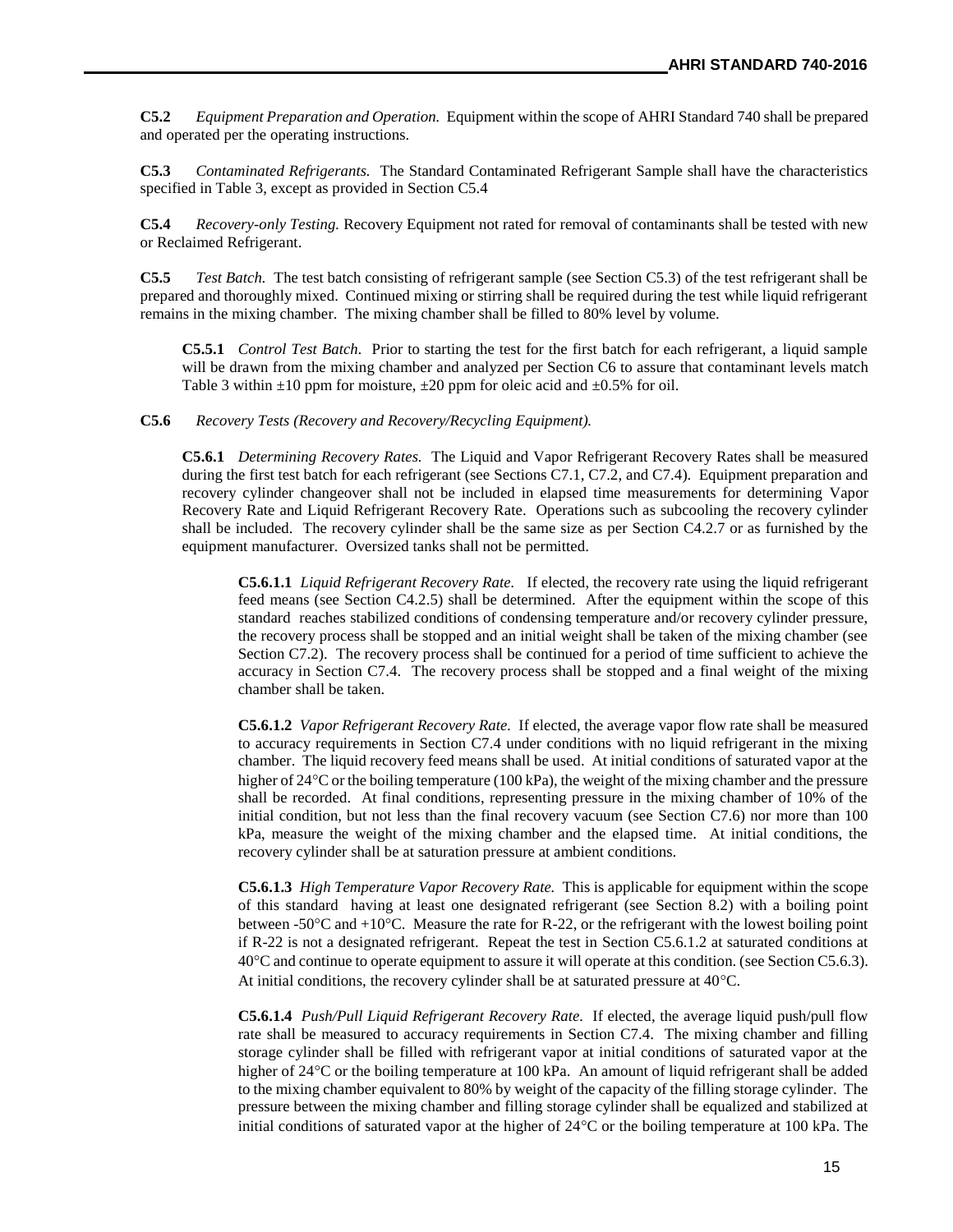initial weight of the mixing chamber and the pressure shall be recorded. The equipment within the scope of this standard is then operated in Push/Pull Liquid Recovery mode and the weight change of the mixing chamber is recorded over time until all of the liquid has been transferred.

**C5.6.2** *Recovery Operation.* This test is for determining the final recovery vacuum and the ability to remove contaminants as appropriate. If equipment within the scope of this standard is rated for liquid recovery (see Section C5.6.1.3), liquid recovery feed means described in Section C4.2.5 shall be used. If not, vapor recovery means described in Section C4.2.3 or C4.2.4 shall be used. Continue recovery operation until all liquid is removed from the test apparatus and vapor is removed to the point where equipment shuts down by automatic means or is manually shut off per operating instructions.

**C5.6.2.1** *Oil Draining.* Capture oil from the equipment within the scope of this standard at intervals as required in the instructions. Record the weight of the container. Completely remove refrigerant from oil by evacuation or other appropriate means. The weight difference shall be used in Section C.5.7.2.

**C5.6.3** *Final Recovery Vacuum.* At the end of the first test batch for each refrigerant, the liquid valve and vapor valve of the apparatus shall be closed. After waiting 1 minute, the mixing chamber pressure shall be recorded (see Section C7.6).

**C5.6.4** *Residual Refrigerant.* This test will measure the mass of remaining refrigerant in the equipment within the scope of this standard after clearing and therefore the extent of mixing different refrigerants (see Section C7.6).

**C5.6.4.1** *Initial Conditions.* At the end of the last test for each batch for each refrigerant, the equipment within the scope of this standard shall be disconnected from the test apparatus (Figure C1). Recycle per Section C5.7, if appropriate. Perform refrigerant clearing operations as called for in the instruction manual. Capture and record the weight of any refrigerant which would have been emitted to the atmosphere during the clearing process for use in Section C7.5. If two loops are used for recycling, Trapped Refrigerant shall be measured for both.

**C5.6.4.2** *Residual Trapped Refrigerant.* Evacuate an empty test cylinder to 1.0 kPa. Record the empty weight of the test cylinder. Open all valves to the equipment within the scope of this standard so as to provide access to all Trapped Refrigerant. Connect the equipment to the test cylinder and operate valves to Recover the residual refrigerant. Record the weight of the test cylinder using a recovery cylinder pressure no less than specified in Section C4.2.2. Place the test cylinder in liquid nitrogen for a period of 30 minutes or until a vacuum of 1000 microns is reached, whichever occurs first.

**C5.7** *Recycling Tests (Recovery/Recycling Equipment).*

**C5.7.1** *Recycling Operation.* As each recovery cylinder is filled in Section C5.6.2, recycle according to operating instructions. There will not necessarily be a separate recycling sequence. Note non-condensable purge measurement in Section C7.5.

**C5.7.1.1***Recycle Flow Rate.* While recycling the first recovery cylinder for each refrigerant, determine the recycling flow rate by appropriate means (see Section C7.3) to achieve the accuracy required in Section C7.4.

**C5.7.2** *Non-condensable Sample.* After completing Section C5.6.3, prepare a second test batch (see Section C5.5). Recover per Section C5.6.2 until the current recovery cylinder is filled to 80% level by volume. Recycle per Section C5.7.1. Mark this cylinder and set aside for taking the vapor sample. For equipment within the scope of this standard having both an internal tank of at least 3 kg refrigerant capacity and an external recovery cylinder, two recovery cylinders shall be marked and set aside. The first is the cylinder described above. The second cylinder is the final recovery cylinder after filling it to 80% level by volume and recycling.

**C5.7.2.1***Push/Pull Liquid Refrigerant Recovery Rate.* This rate shall be measured by weight change of the mixing chamber divided by elapsed time (see Section C5.6.1.4). The units shall be kg/min and the accuracy shall be per Section C7.4.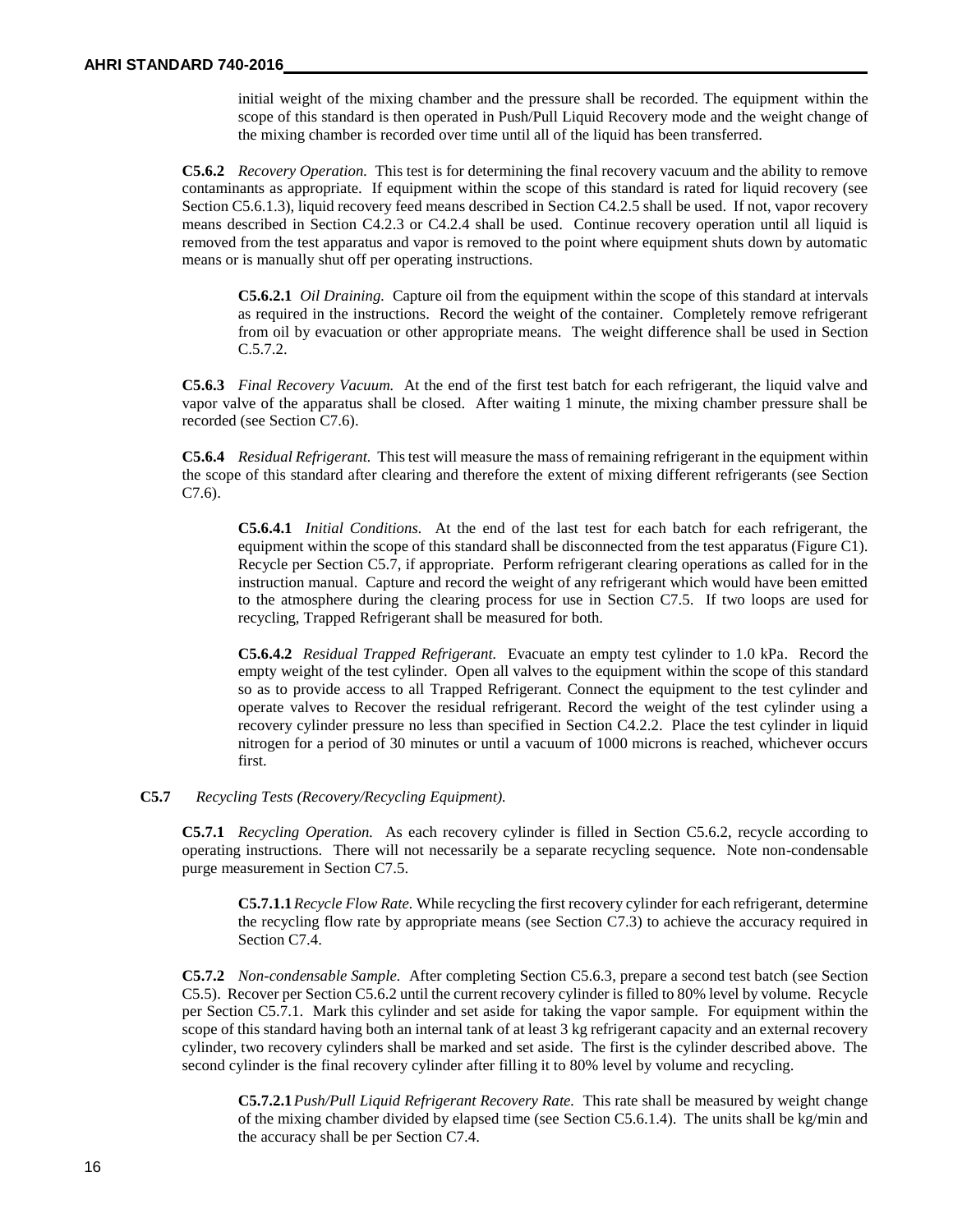**C5.7.3** *Liquid Sample for Analysis.* Repeat steps in Sections C5.5, C5.6.2, and C5.7.1 with further test batches until indication means in Sections 7.2 show the filter/drier(s) need replacing.

**C5.7.3.1** *Multiple Pass.* For equipment within the scope of this standard with a separate recycling circuit (multiple pass), set aside the current cylinder and draw the liquid sample (see C5.6) from the previous cylinder.

**C5.7.3.2** *Single Pass.* For equipment within the scope of this standard with the single pass recycling circuit, draw the liquid sample (see C5.6) from the current cylinder.

**C5.8** *Measuring Refrigerant Loss.* Refrigerant loss due to non-condensables shall be determined by appropriate means (see Section C7.5.1). The loss could occur in Sections C5.6.1, C5.6.2, and C5.7.1.

 **C6** *Sampling and Chemical Analysis Methods*.

**C.6.1** *Chemical Analysis.* Chemical analysis methods shall be specified in appropriate standards such as AHRI Standard 700, Appendix-C to AHRI Standard 700 and Addendum 700-1 to Appendix C. If alternate test methods are employed, the laboratory must be able to demonstrate that they produce results equivalent to the specified referee method.

**C6.1.1** *Moisture Content.* The water content in refrigerant shall be measured by Karl Fischer Coulometric Titration Techniques. Report the moisture level in parts per million by weight.

**C6.1.2** *Chloride Ions.* Chloride ions shall be measured by turbidity tests. At this time, quantitative results have not been defined. Report chloride content as "pass" or "fail." In the future, when quantitative results are possible, report chloride content as parts per million by weight.

**C6.1.3** *Acid Content.* The acidity test uses the titration principle. Report the acidity in parts per million by weight (mg KOH/kg) of sample.

**C6.1.4** *High Boiling Residue.* High boiling residues shall use measurement of the volume of residue after evaporating a standard volume of refrigerant. Using weight measurement and converting to volumetric units is acceptable. Report high boiling residues as percent by volume.

**C6.1.5** *Particulates/solids.* The particulates/solids measurement employs visual examination. Report results as "pass" or "fail."

**C6.1.6** *Non-condensables.* The level of contamination by non-condensable gases in the base refrigerant being recycled shall be determined by gas chromatography. Report results as percent by volume.

#### **C7** *Performance Calculations for Ratings*.

**C7.1** *Vapor Refrigerant Recovery Rate.* This rate is a ratio of the measured weight change of the mixing chamber to the elapsed time (see Section C5.6.1.2). The units shall be kg/min and the accuracy shall be per Section C7.4.

**C7.1.1** *High Temperature Vapor Recovery Rate.* This rate is a ratio of the measured weight change of the mixing chamber to the elapsed time (see Section C5.6.1.3). The units shall be kg/min and the accuracy shall be per Section C7.4.

**C7.2** *Liquid Refrigerant Recovery Rate.* This rate is a ratio of the measured weight change of the mixing chamber to the elapsed time (see Section C5.6.1.3). The units shall be kg/min and the accuracy shall be per Section C7.4.

**C7.3** *Recycle Flow Rate.* The Recycle Flow Rate shall be expressed in kg/min and the accuracy shall be per Section C7.4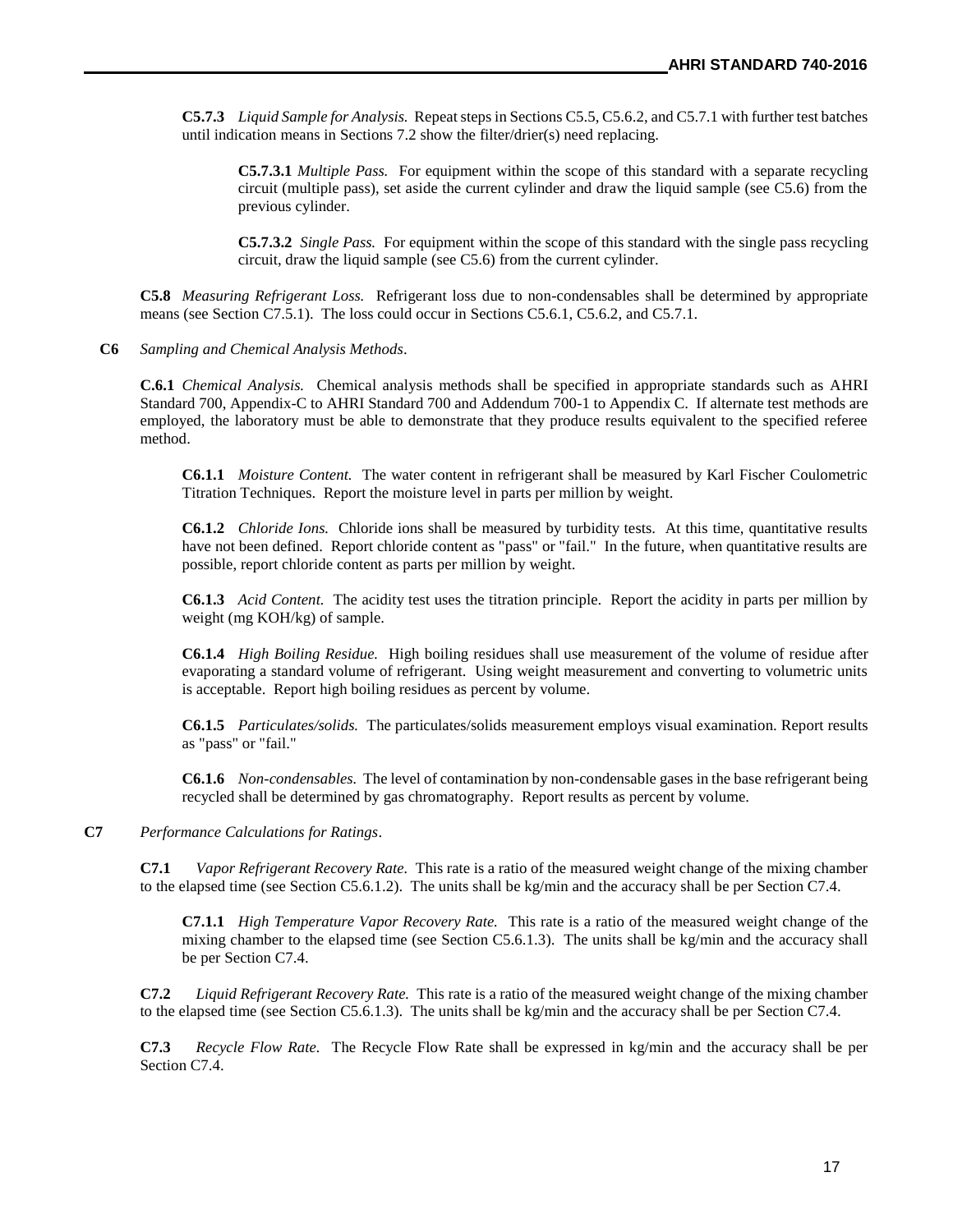**C7.3.1** For equipment within the scope of this standard using multi-pass recycling or a separate sequence, the recycle rate shall be determined by dividing the net weight, W of the refrigerant to be recycled by the actual time T required to Recycle. Any set-up or operator interruptions shall not be included in the time, T.

**C7.3.2** If no separate recycling sequence is used, the recycle rate shall be the higher of the vapor refrigerant recovery rate or the liquid refrigerant recovery rate. The recycle rate shall match a process which leads to contaminant levels in Section C7.9. Specifically, a recovery rate determined from bypassing a contaminant removal device cannot be used as a recycle rate when the contaminant levels in Section C7.9 are determined by passing the refrigerant through the contaminant removal device.

**C7.4** *Accuracy of Flow Rates.* The accuracy of test measurements in Sections C7.1, C7.2 and C7.3 shall be  $\pm$ 0.008 kg/min for flow rates up to 0.42 kg/min and  $\pm 2.0\%$  for flow rates larger than 0.42 kg/min. Ratings shall be expressed to the nearest 0.02 kg/min.

**C7.5** *Refrigerant Loss.* This calculation will be based upon the net loss of refrigerant which would have been eliminated in the non-condensable purge process (see Section C5.7.1), the oil draining process (see Section C5.6.2.1) and the refrigerant clearing process (see Section C5.6.4.1), all divided by the net refrigerant content of the test batches. The refrigerant loss shall not exceed 3% by weight.

**C7.5.1** *Non-condensable Purge.* Evacuate an empty container to 2 kPa. Record the empty weight of the container. Place the container in a dry ice bath. Connect the equipment purge connection to the container and operate purge according to operating instructions so as to capture the non-condensables and lost refrigerant. Weigh the cylinder after the recycling is complete. Equivalent means are permissible.

For units which either recycle or publish (list) non-condensable removal, non-condensable gases are purged, operating the recycle device per the manufacturer's instructions through an evaporator pressure regulator (EPR) valve into a liquid nitrogen-chilled cylinder. This combination will simulate the atmosphere while allowing the capture of purge gases. The cylinder is weighed before and after the purge procedure.

**C7.5.2** *Oil Draining.* Refrigerant removed from the oil after draining shall be collected and measured in accordance with Section C5.6.2.1.

**C7.5.3** *Clearing Unit.* Refrigerant captured during the clearing process shall be measured in accordance with Section C5.6.4.1

**C7.6** *Final Recovery Vacuum.* The final recovery vacuum shall be the mixing chamber pressure in Section C5.6.3, expressed in kPa at 24° C. The accuracy of the measurement shall be within 0.33 kPa.

**C7.7** *Residual Trapped Refrigerant.* The amount of Residual Trapped Refrigerant shall be the final weight minus the initial weight of the test cylinder in Section C5.6.4.2, expressed in kg. The accuracy shall be  $\pm 0.02$  kg and reported to the nearest 0.05 kg.

**C7.8** *Refrigerant Processed.* The amount of refrigerant processed before changing filters (see Section C5.7.3) shall be expressed in kg to an accuracy of  $\pm 1\%$ .

**C7.9** *Contaminant Levels.* The contaminant levels remaining after testing shall be published as follows:

**C7.9.1** Moisture content, ppm by weight

- **C7.9.2** Chloride ions, pass/fail
- **C7.9.3** Acid content, ppm by weight
- **C7.9.4** High boiling residue, % (by volume)
- **C7.9.5** Particulates/solids, pass/fail (visual examination)
- **C7.9.6** Non-condensables, % (by volume)